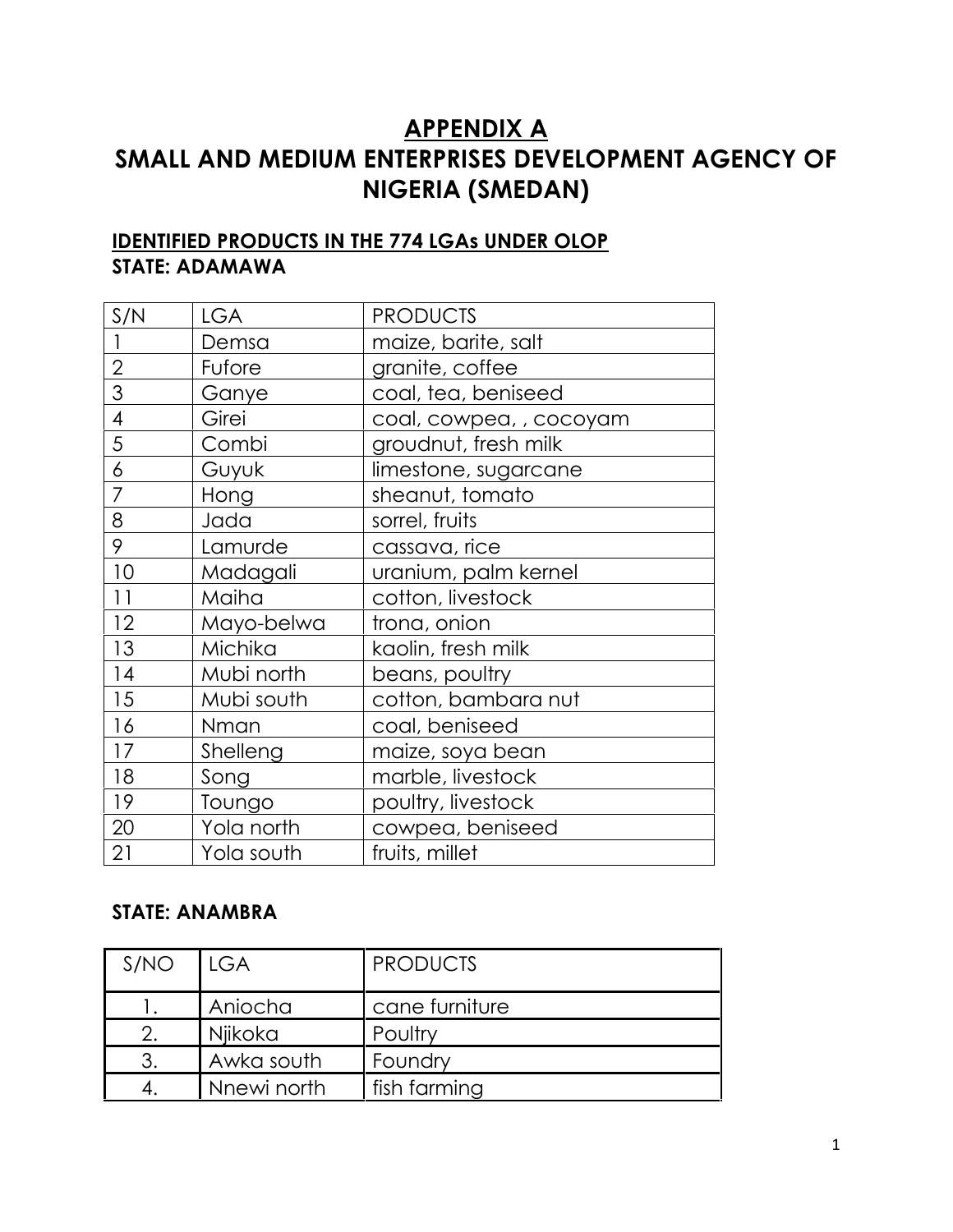| 5.  | Idemili south | Poultry               |
|-----|---------------|-----------------------|
| 6.  | Idemili north | Cassava               |
| 7.  | Ogbaru        | Yam                   |
| 8.  | Onitsha south | Poultry               |
| 9.  | Onitsha north | Poultry               |
| 10. | Orumba        | Yam                   |
| 11. | Aguata        | palm oil              |
| 12. | Awka north    | ground nut processing |
| 13. | Oyi           | Cassava               |
| 14. | Dunukofia     | Cassava               |
| 15. | Anambra West  | Cassava               |
| 16. | Aaghamelum    | Rice                  |
| 17. | Anambra east  | Cassava               |
| 18. | <b>Ihiala</b> | Poultry               |
| 19. | Nnewi south   | Palm oil              |
| 20. | Ekwusigo      | Yam                   |
| 21. | Orumba north  | Cassava               |

## **STATE: BAYELSA**

| $S/NO$ LGA |              | <b>PRODUCTS</b> |
|------------|--------------|-----------------|
|            | Yenagoa      | Plantain        |
| 2          | Ogbia        | Plantain        |
| 3          | Sagbama      | Cassava         |
| 4          | Kolokuma     | Cassava         |
| 5          | Opokuma      | Cassava         |
| 6          | Ekeremo      | Cassava         |
|            | Nembe        | Fish            |
| 8          | <b>Brass</b> | Fish            |

## **STATE: BENUE**

| S/N | <b>LGA</b> | <b>PRODUCTS</b>         |
|-----|------------|-------------------------|
|     |            | rice, sorghum, cassava, |
|     | Guma       | ground nut              |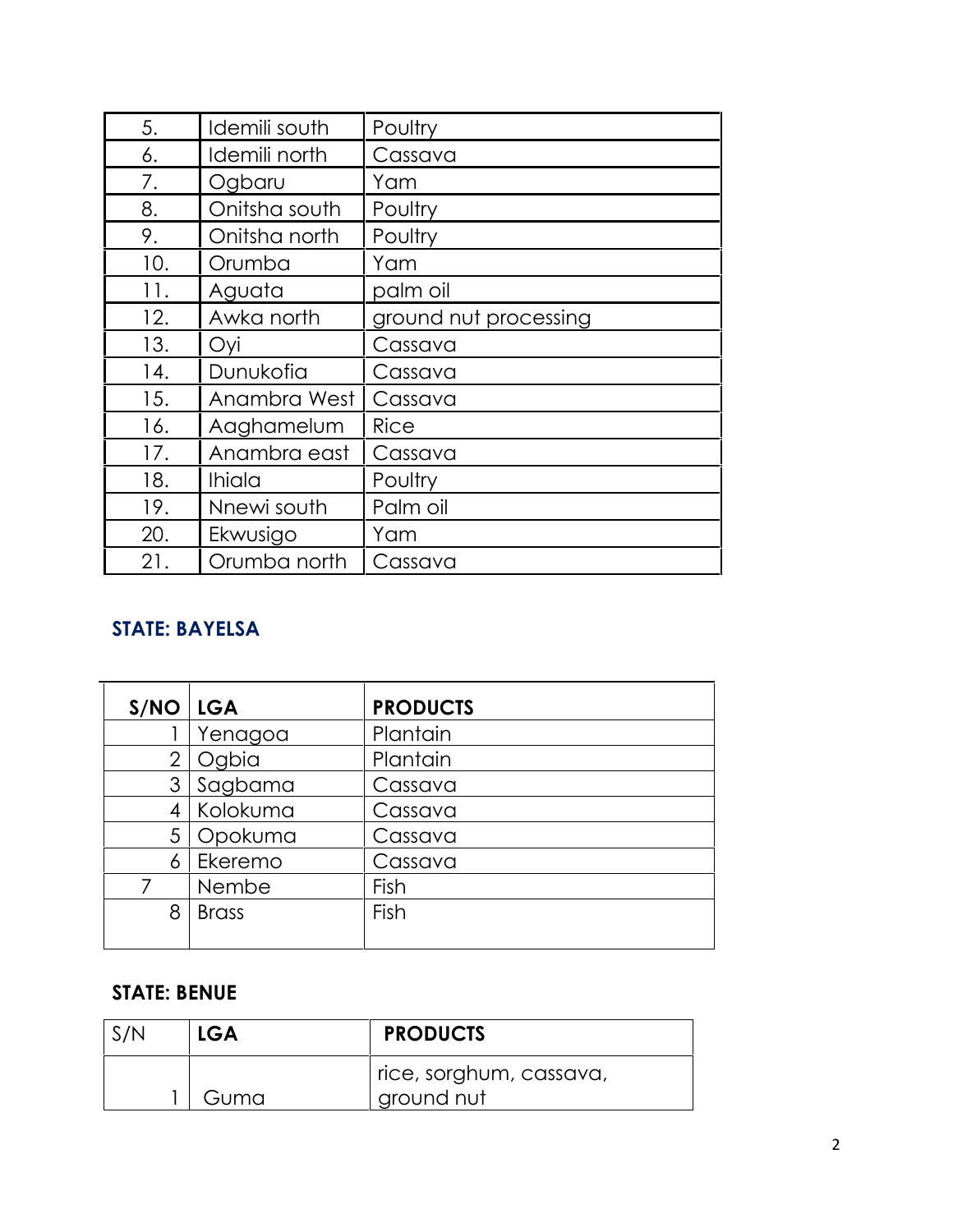| $\overline{2}$ | Kwande      | rice, cassava, citrus          |  |
|----------------|-------------|--------------------------------|--|
| 3              | Oju         | cassava, palm tree, timber     |  |
| 4              | Apa         | pepper, rice, locust bean      |  |
| 5              | Makurdi     | corn, rice, vegetable          |  |
| 6              | Agatu       | rice, fish, millet             |  |
| 7              | Otukpo      | solid mineral, cassava         |  |
| 8              | Obi Iga     | cassava, beans                 |  |
| 9              | Ogbadibo    | palm oil, kernel oil           |  |
| 10             | Tarke       | soya beans, tomatoes           |  |
| 11             | Gboko       | sorghum, cassava, citrus       |  |
| 12             | Ushongo     | bauxite, citrus, yam, mangoes  |  |
| 13             | Ado         | cassava, timber                |  |
| 14             | Ohimini     | cassava, sweet potato          |  |
| 15             | Katsina-Ala | yam, cassava, vegetable        |  |
| 16             | Logo        | yam, cassava                   |  |
| 17             | Ukum        | Yam                            |  |
| 18             | Gwer        | soya beans, citrus             |  |
| 19             | Gwer west   | rice, guinea corn, sesame      |  |
| 20             | Okpokwu     | cassava, palm oil              |  |
|                |             |                                |  |
| 21             | Vadeikya    | sweet potato, yam, cassava     |  |
| 22             | Buruku      | sugar cane, fishing, vegetable |  |
| 23             | Konshisha   | yam, cassava                   |  |

#### **STATE: EKITI**

| $S/NO$   LGA |               | <b>Product s</b>         |
|--------------|---------------|--------------------------|
|              | ljero         | Pot/Mat Making           |
|              | $2  $ ldo/osi | cassava/poultry/oil palm |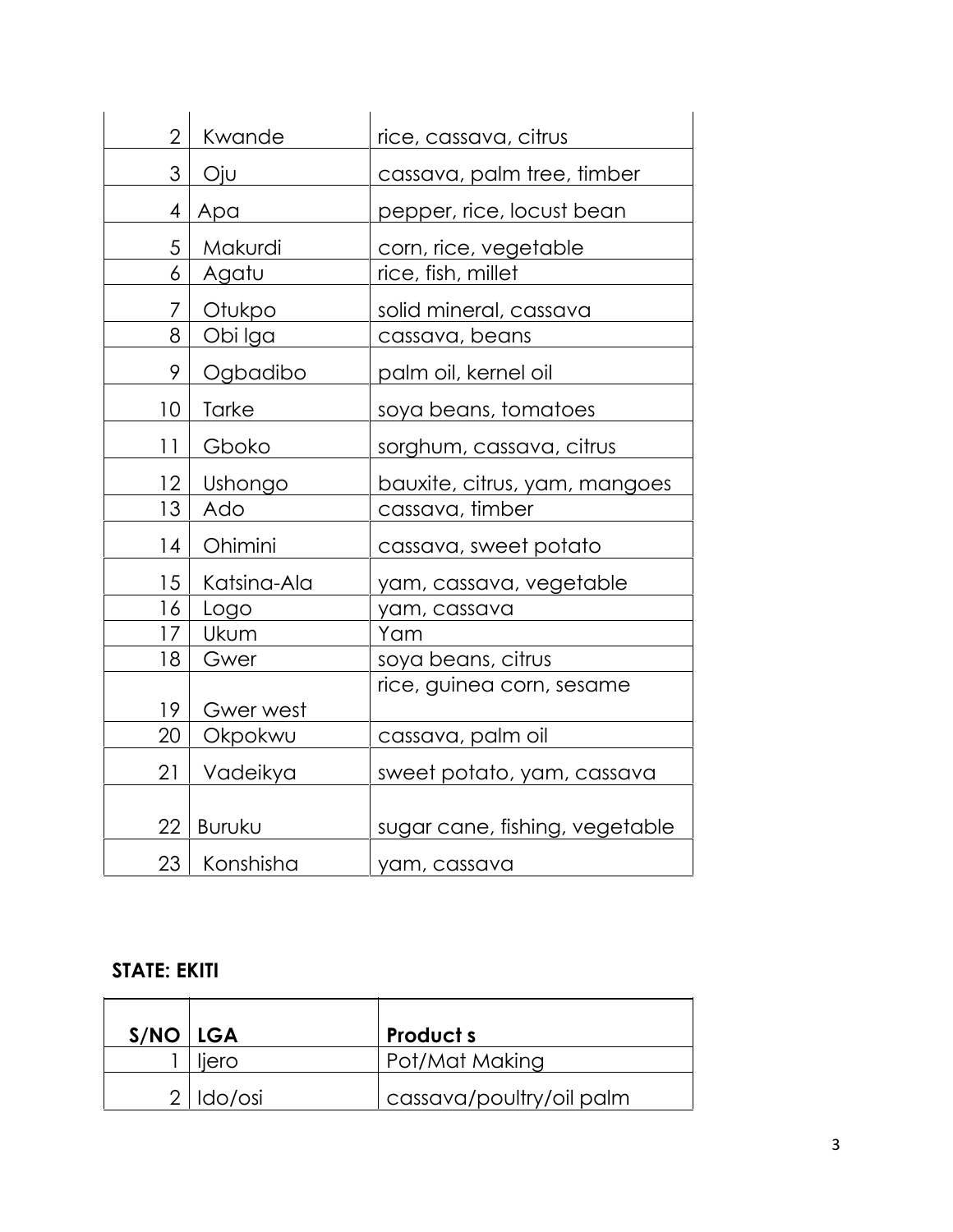| 3               | Ove              | cocoa/cassava/oil palm/rice   |
|-----------------|------------------|-------------------------------|
|                 |                  | cassava/oil                   |
| 4               | Ikole            | palm/poultry/fishery          |
| 5               | Moba             | oil palm/locust beans no      |
| 6               | Gboyin           | rice/cassava/oilpalm/piggery  |
|                 |                  |                               |
| 7               | Ise/orun         | timber/oil palm/cassava/yam   |
|                 |                  | poultry/honey/cotton/cassav   |
| 8               | Ado              | a                             |
| 9               | Ekiti East       | cassava/oil palm/cotton       |
| 10              | Ekiti west       | rice/cassava/timber           |
|                 |                  | locust beans/oil              |
| 11              | Emure/Ise        | product/cassava/cocoa         |
| 12 <sup>2</sup> | Ekiti south west | plantain/mats/oil palm        |
| 13              | <b>Ikare</b>     | honey/poultry/fishery/cassava |
|                 |                  | rice/locust beans, soap/oil   |
| 14              | Irepodun         | palm                          |
|                 |                  |                               |
| 15              | llejemeje        | oil palm/cassava/fishery      |
| 16              | Efon             | cassava/yam                   |

## **STATE: GOMBE**

| S/NO           | <b>LGA</b>     | Products          |
|----------------|----------------|-------------------|
|                | Akko           | Tomato            |
| $\overline{2}$ | <b>Balanga</b> | <b>Rice</b>       |
| 3              | <b>Billiri</b> | Poultry           |
| 4              | Dukku          | Youghourt         |
| 5              | Funakaye       | Gypsium           |
| 6              | Gombe          | mechanised bakery |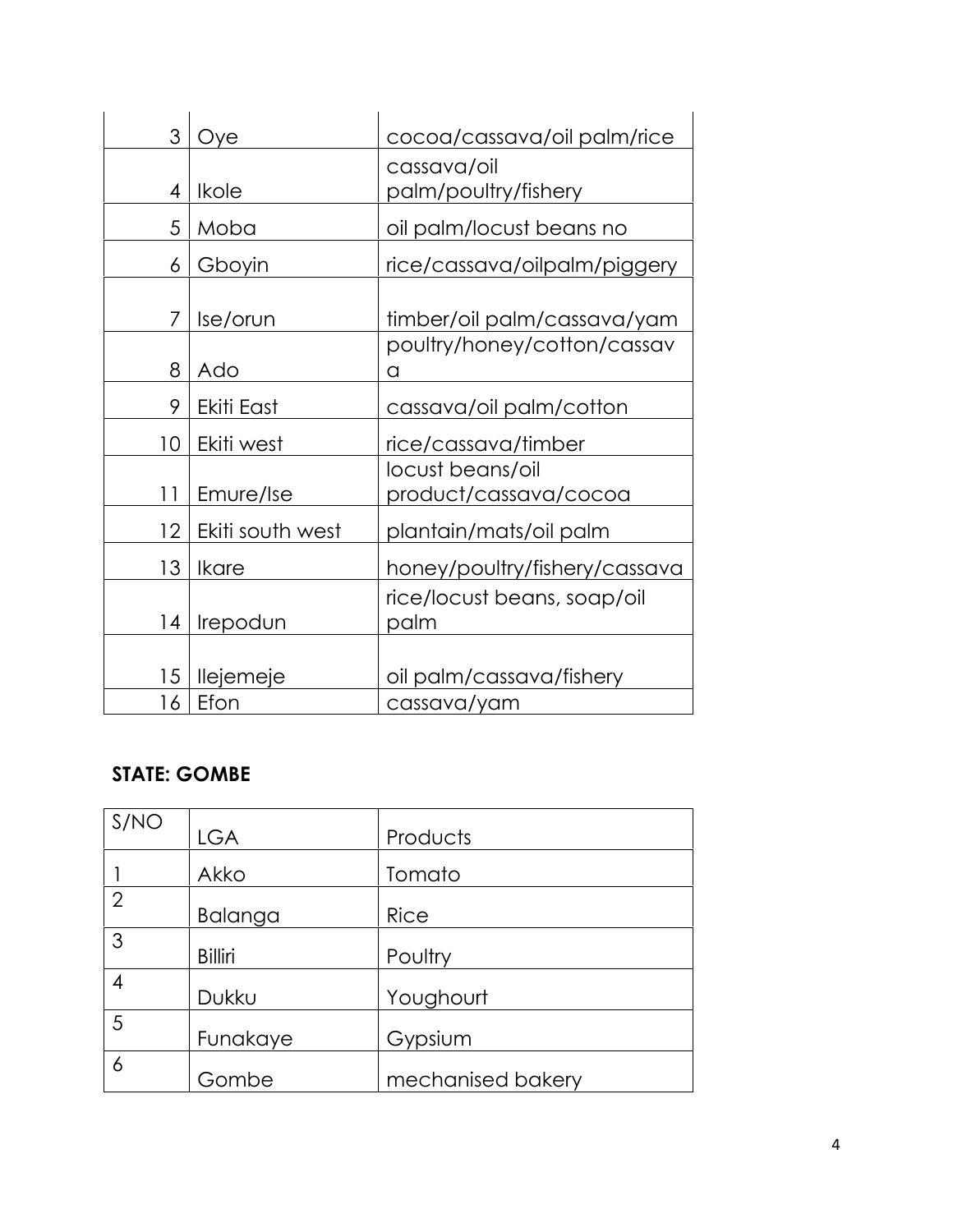|    | Kaltungo | grains processing |
|----|----------|-------------------|
| 8  | Kwami    |                   |
|    |          | bambara nut       |
|    |          |                   |
|    | Nafada   | fish farming      |
| 10 |          |                   |
|    | Shangom  | animal fattening  |
|    |          |                   |
|    | Y/deba   | soya beans        |

## **STATE: KADUNA**

| S/N            | <b>LGA</b>   | Products                 |
|----------------|--------------|--------------------------|
|                | Chikun       | Pepper                   |
| $\overline{2}$ | Kajuru       | <b>Rice</b>              |
| 3              | Kachia       | Ginger                   |
| $\overline{4}$ | Jaba         | Ginger                   |
| 5              | Kagarko      | Ginger                   |
| 6              | Jema'a       | Cassava                  |
| 7              | Sanga        | soya beans               |
| 8              | Kaura        | soya beans               |
| 9              | Zangon kataf | Maize                    |
| 10             | Lere         | Maize                    |
| 11             | Igabi        | Maize                    |
| 12             | Kauru        | Maize                    |
| 13             | Kubau        | Maize                    |
| 14             | Soba         | Maize                    |
| 15             | Ikara        | Maize                    |
| 16             | Makarfi      | <b>Rice</b>              |
| 17             | Kudan        | Tomato                   |
| 18             | Giwa         | soya beans               |
| 19             | Sabon gari   | Tomato                   |
| 20             | Birnin gwari | Maize                    |
| 21             | Zaria        | tailoring/die            |
| 22             | Kaduna north | tailoring/fashion design |
| 23             | Kaduna south | fish farming             |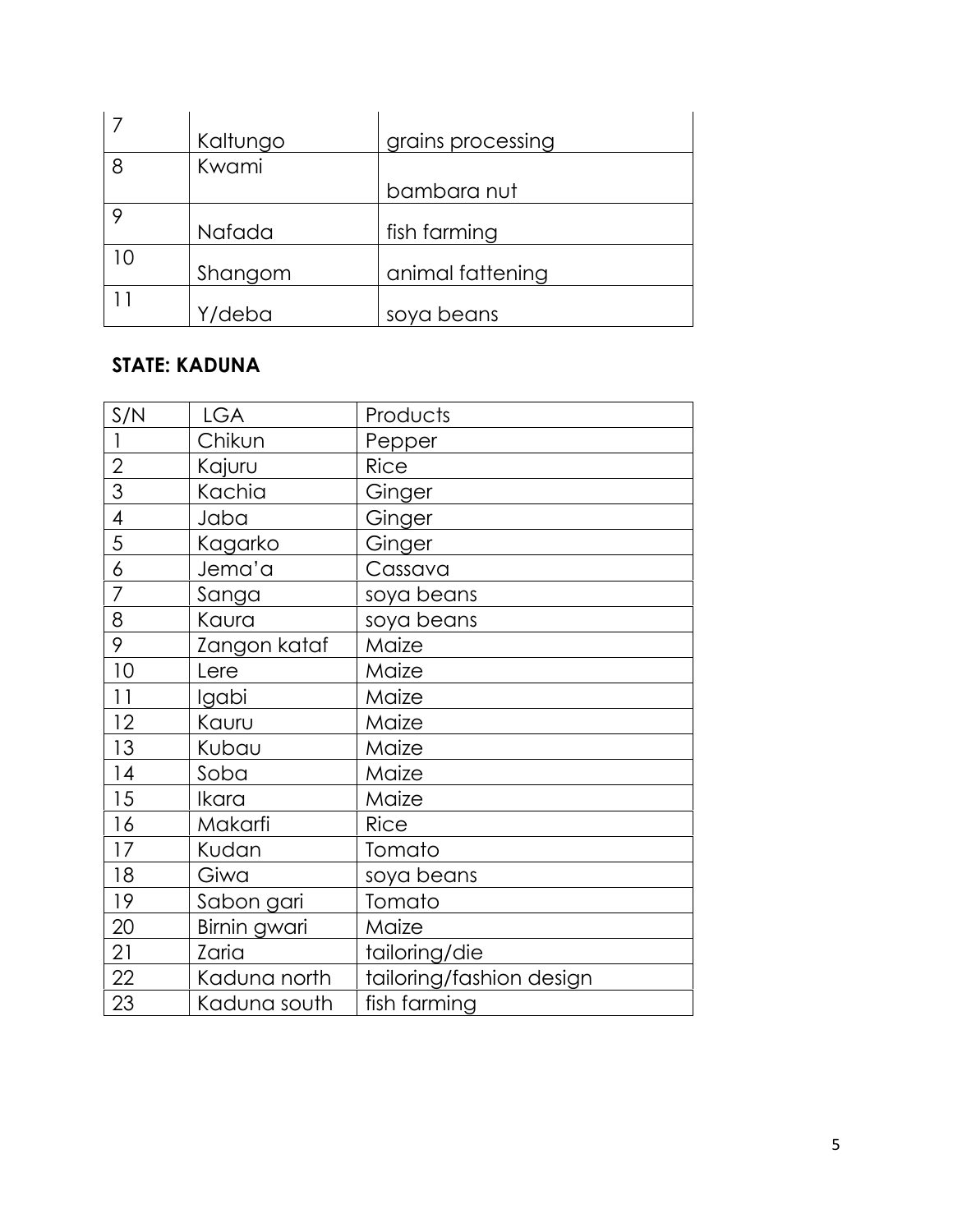## **STATE: KANO**

| S/N | <b>LGA</b>     | <b>Products</b>                  |
|-----|----------------|----------------------------------|
| 1.  | Kano Municipal | Leather Works                    |
| 2.  | Kura           | <b>Rice Processing</b>           |
| 3.  | Dawakin-Tofa   | Groundnut Oil                    |
| 4.  | Nassarawa      | Leather Works                    |
| 5.  | Dala           | Leather Works                    |
| 6.  | Fagge          | Tailoring                        |
| 7.  | Gwale          | Leather Works                    |
| 8.  | Gezawa         | Groundnut Oil                    |
| 9.  | Gabasawa       | Groundnut Oil                    |
| 10. | Mijibir        | Groundnut Oil                    |
| 11. | Dawakin-Kudu   | Sugar Cane                       |
| 12. | Garko          | <b>Rice Processing</b>           |
| 13. | Wudil          | Dress Making (Babbar             |
|     |                | Riga)                            |
| 14. | Gaya           | Groundnut Oil                    |
| 15. | Ajingi         | Groundnut Oil                    |
| 16. | Sumaila        | Groundnut Oil                    |
| 17. | Takai          | Date Palm                        |
| 18. | Madobi         | Groundnut Oil                    |
| 19. | Kumbotso       | Groundnut Oil                    |
| 20. | Kiru           | Soybeans                         |
| 21. | Kunchi         | Tomato                           |
| 22. | Garun Mallam   | Tomato                           |
| 23. | <b>Bebeji</b>  | Groundnut Oil                    |
| 24. | Bagwai         | Tomato                           |
| 25. | Makoda         | Cassava                          |
| 26. | Doguwa         | Maize                            |
| 27. | Gwarzo         | Groundnut Oil                    |
| 28. | Tudun-Wada     | <b>Rice Processing</b>           |
| 29. | Danbatta       | <b>Habiscus Flower</b><br>(Zobo) |
| 30. | Ungoggo        | Groundnut Oil                    |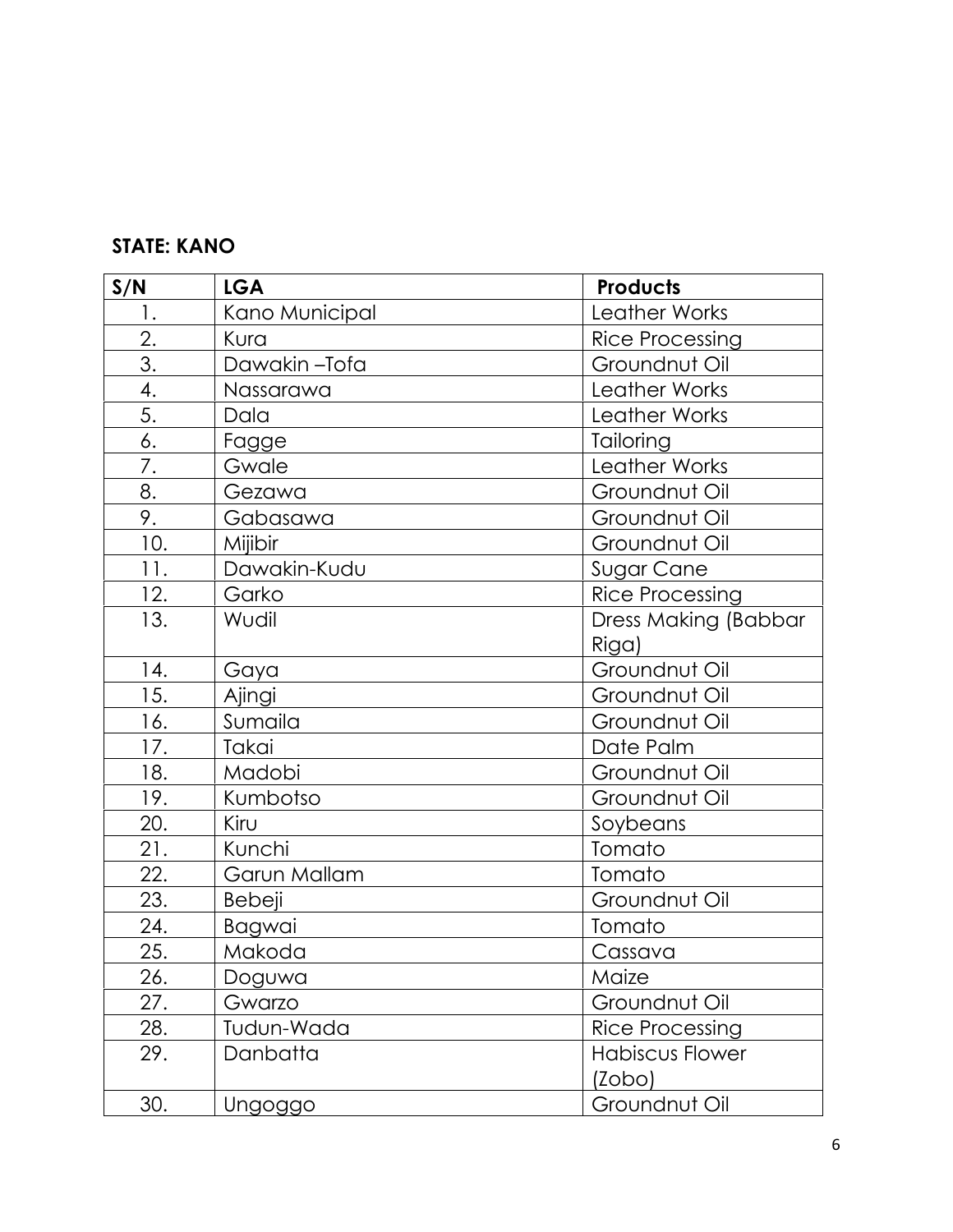| 31. | Shanono        | Groundnut Oil          |
|-----|----------------|------------------------|
| 32. | Tofa           | Groundnut Oil          |
| 33. | Karaye         | Groundnut Oil          |
| 34. | Rogo           | Groundnut Oil          |
| 35. | Rimin-Gado     | Henna                  |
| 36. | Kabo           | Cap Making             |
| 37. | Albasu         | Groundnut Oil          |
| 38. | <b>Bichi</b>   | Cassava                |
| 39. | Rano           | Groundnut Oil          |
| 40. | <b>Bunkure</b> | <b>Rice Processing</b> |
| 41. | Kibiya         | Groundnut Oil          |
| 42. | Tarauni        | Animal Feed            |
| 43. | Tsanyawa       | Groundnut Oil          |
| 44. | Warawa         | <b>Rice Processing</b> |

### **STATE: KATSINA**

| S/NO            | <b>LGA</b>    | <b>Products</b> |
|-----------------|---------------|-----------------|
|                 | Kurfi         | Tomato          |
| $\overline{2}$  | Kusada        | soya beans      |
| 3 <sup>1</sup>  | Maiadu'a      | leather works   |
| 4               | Malumfashi    | soya beans      |
| 5               | Mani          | ground nut oil  |
| 6               | Mashi         | Pepper          |
| 7               | Matazu        | <b>Rice</b>     |
| 8               | Ingawa        | Sesame          |
| 9               | Jibia         | Wheat           |
| 10              | Kafur         | Maize           |
| 11              | Kaita         | Tomato          |
| 12 <sup>2</sup> | Kankara       | cotton          |
| 13              | Kankia        | soya            |
| 4               | Katsina       | leather works   |
| 15              | Danja         | Tomato          |
| 16              | Danmusa       | ground nut oil  |
| $17 \,$         | Daura         | leather works   |
| 19              | Dutsinma      | <b>Rice</b>     |
| 20              | Faskari       | soya beans      |
| 21              | Funtua        | soya beans      |
| 22              | <b>Bakori</b> | soya beans      |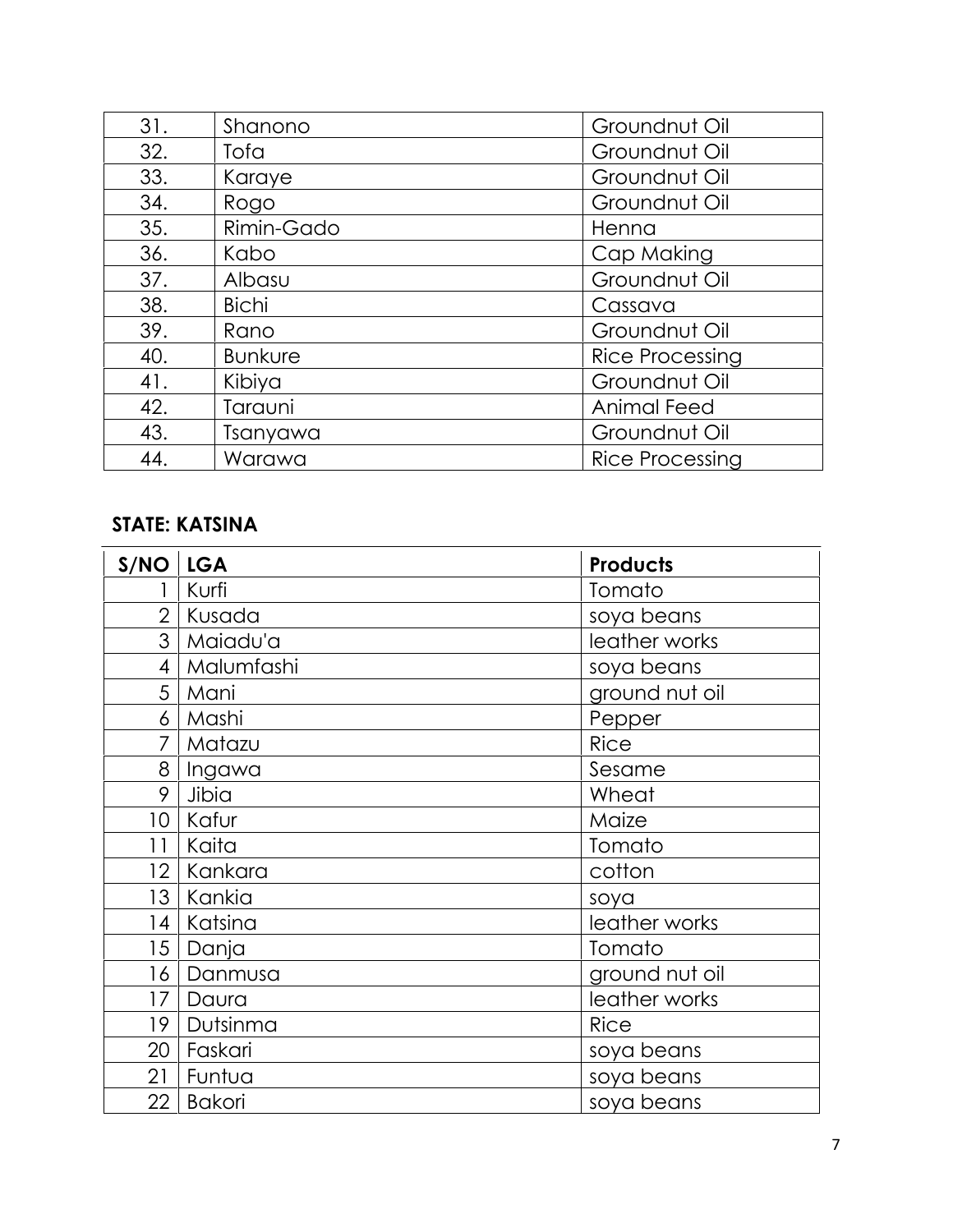| 23              | Batagarawa     | Tomato         |
|-----------------|----------------|----------------|
| 24              | <b>Batsari</b> | cotton         |
| 25              | <b>Baure</b>   | ground nut oil |
| 26              | Bindawa        | ground nut oil |
| 27 <sup>1</sup> | Charanchi      | ground nut oil |
| 28 <sub>1</sub> | Dandume        | <b>Rice</b>    |
| 29              | Musawa         | soya beans     |
| 30              | Rimi           | ground nut oil |
| 31              | Sabuwa         | Maize          |
| 32              | Safana         | ground nut     |
| 33 <sup>1</sup> | Sandamu        | Tomato         |
| 34 <sup>1</sup> | Zango          | Sesame         |

## **STATE: LAGOS**

| S/N            | L GA               | <b>Products</b>                   |
|----------------|--------------------|-----------------------------------|
|                | Ifako ijaiye Iga   | soap making                       |
| $\overline{2}$ | Ojo Iga            | Poultry                           |
| 3              | Eti osa Iga        | fish farming                      |
| $\overline{4}$ | Mushin Iga         | Tricycle                          |
| 5              | Ikeja Iga          | aqua culture (fish<br>farming)    |
| 6              | Oshodi/isolo Iga   | Poultry                           |
| $\overline{7}$ | Kosofe Iga         | paint production                  |
| $8\,$          | Mainland Iga       | <b>Bakery</b>                     |
| 9              | Agege Iga          | merchandise<br>(provision stores) |
| 10             | Ikorodu Iga        | Poultry                           |
| 11             | Amuwo odofin Iga   | fish farming                      |
| 12             | Surulere Iga       | Tricycle                          |
| 13             | Somolu Iga         | soap making                       |
| 14             | Epe Iga            | artisanal farming<br>(fishing)    |
| 15             | Amuwo odofin Iga   | Horticulture                      |
| 16             | <b>Badagry Iga</b> | coconut processing                |
| 17             | Ibeju-lekki Iga    | fish farming                      |
| 18             | Apapa Iga          | grass cutter farming              |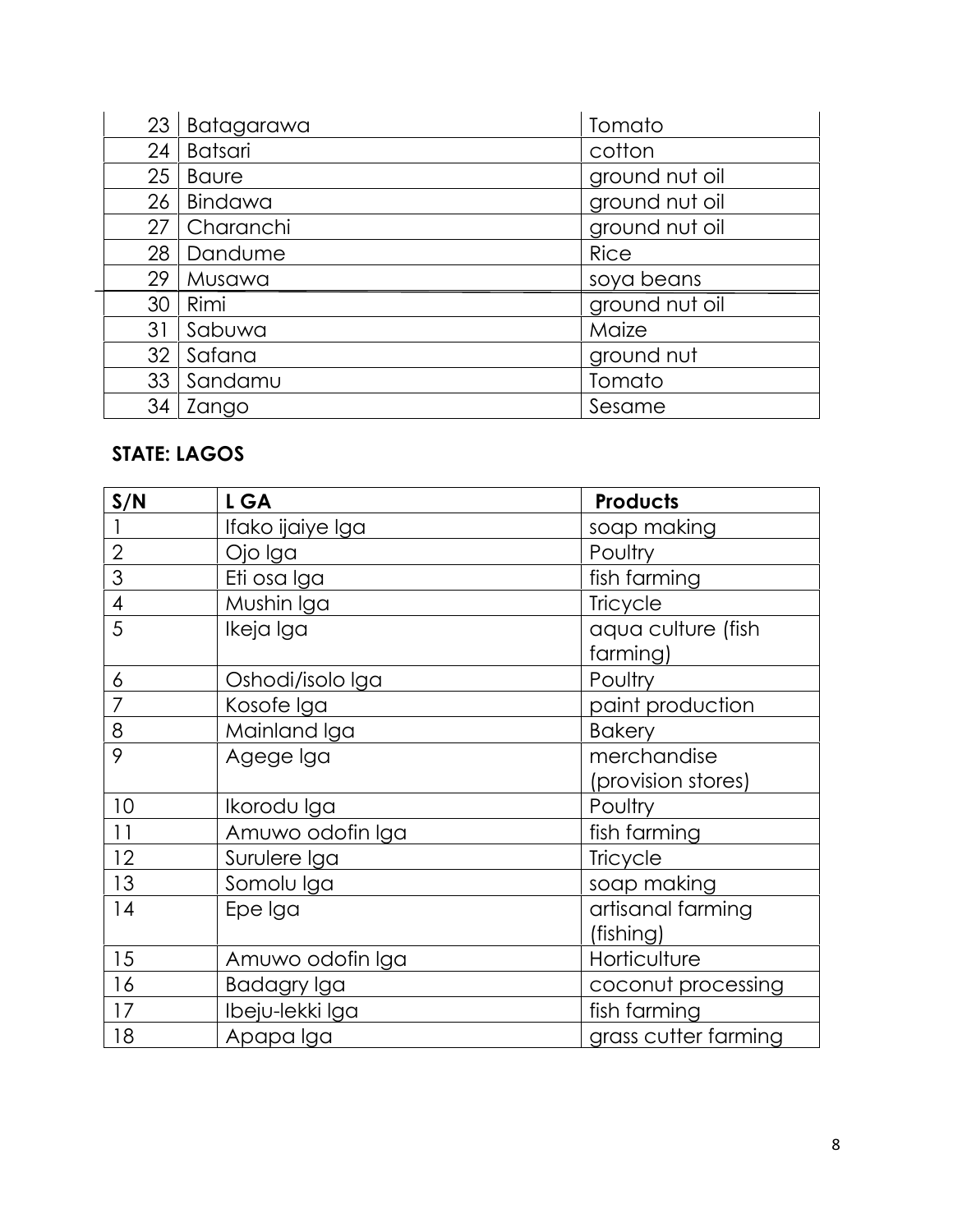## **STATE: OGUN**

| S/N            | L.G.A          | <b>Products</b>                    |
|----------------|----------------|------------------------------------|
| 1.             | ljebu-ode      | Cassava                            |
| $\overline{2}$ | ljebu north    | Hatching, Breeding & Processing of |
|                |                | Cat fish                           |
| $\mathfrak{S}$ | ljebu n. east  | Poultry                            |
| $\overline{4}$ | ljebu east     | Hatching, Breeding & Processing of |
|                |                | Cat fish                           |
| 5              | Sagamu         | Cassava                            |
| 6              | Odogbolu       | Poultry & Animal Husbandry         |
| 7              | Ikenne         | Plantain                           |
| 8              | Remo north     | Cassava                            |
| 9              | Ogun waterside | Cassava                            |
| 10             | Odeda          | Cassava Flour, Quarry              |
| 11             | Abeokuta south | Adire/ kampala/ tie & Dye          |
| 12             | Abeokuta north | Maize                              |
| 13             | Obafemi owode  | Ofada (local) Rice                 |
| 14             | Ewekoro        | Cassava/Piggery                    |
| 15             | $If$ $\circ$   | Cassava (fufu)                     |
| 16             | Ado odo/ ota   | Oil Palm Products                  |
| 17             | Yewa south     | Cassava                            |
| 18             | Yewa north     | Cassava/Maize                      |
| 19             | Imeko/ afon    | Tomatoes / Cassava                 |
| 20             | Ipokia         | Palm oil/ Cassava                  |

### **STATE: OSUN**

| S/NO           | <b>LGA</b>        | Products                          |
|----------------|-------------------|-----------------------------------|
|                | Atakumosa East    | gold/cocoa/kola nut               |
| 2 <sub>1</sub> | Atakumosa West    | bean cake                         |
| 3              | Ayedaade          | Cassava                           |
|                | Ayedire           |                                   |
|                |                   | palm oil/cassava                  |
|                |                   |                                   |
|                | <b>Boluwaduro</b> | palm oil, palm kernel cake, broom |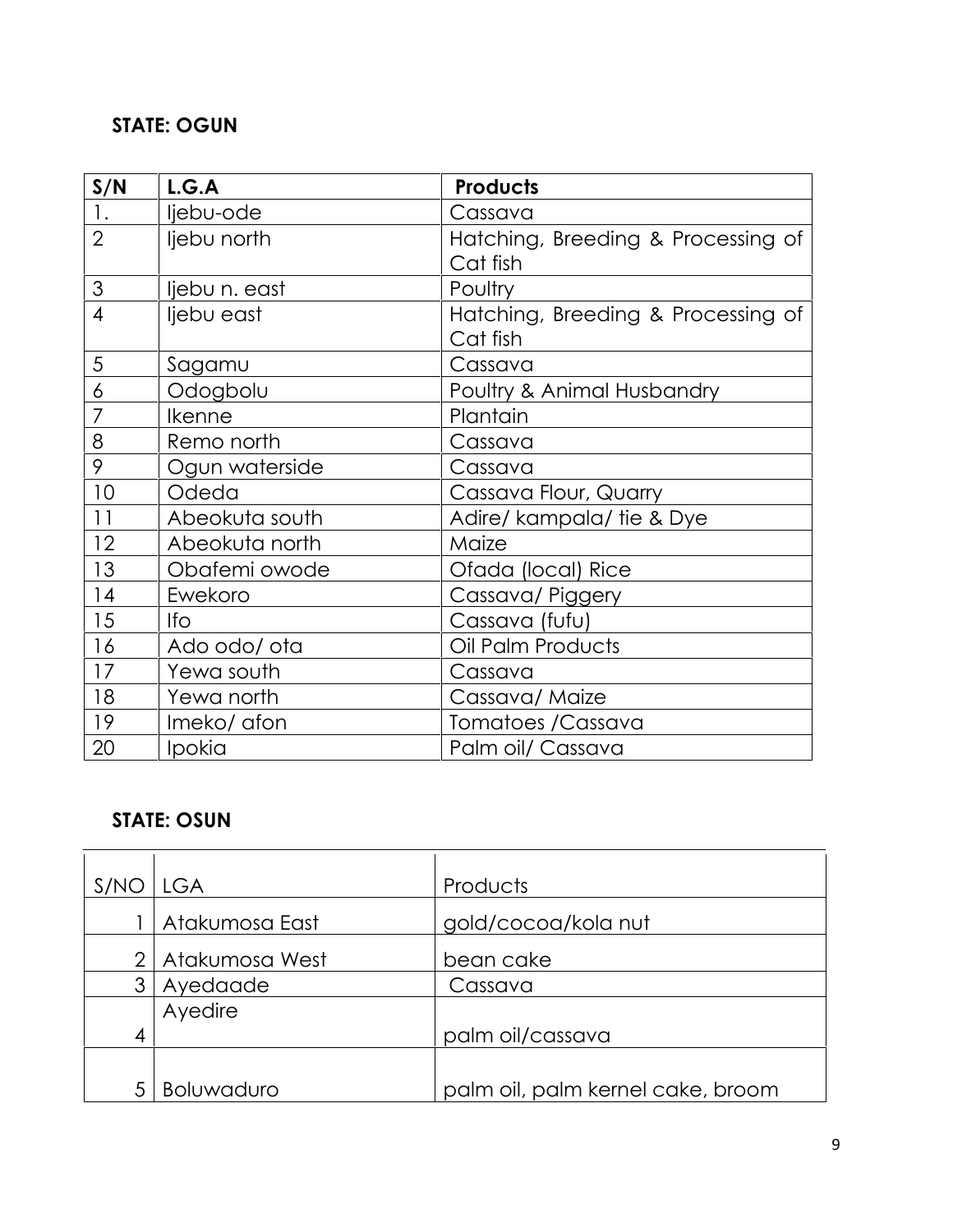| 6               | <b>Boripe</b>              | Pepper               |
|-----------------|----------------------------|----------------------|
| 7               | Ede                        | Cassava              |
| 8               | Ede south                  | okro/maize           |
| 9               | Egbedore                   | palm oil             |
| 10 <sup>°</sup> | Ejigbo                     | palm oil/cassava     |
| 11              | Ife central                | bronze casting tech  |
| 12              | Ife east a                 | Cassava              |
| 13              | Ife East b                 | bread fruit/palm oil |
| 14              | Ife North                  | palm oil             |
| 15              | Ife South                  | Plantain             |
| 16              | Ifedayo                    | Cassava              |
| 17              | Ifelodun                   | Cassava              |
| 18              | $\overline{\mathsf{II}}$ a | Cassava              |
| 19              | <b>Ilesa East</b>          | Cassava              |
| 20              | <b>Ilesa West</b>          | Plantain             |
| 21              | Irepodun                   | Cassava              |
| 22              | Irewole)                   | Plantain             |
| 23              | Isokan                     | Cassava              |
| 24              | Iwo                        | meat processing      |
| 25              | Obokun                     | Cassava              |
| 26              | Odo-otu                    | Potato               |
| 27              | Ola-oluwa                  | Cashew               |
|                 |                            | palm kernel oil      |
| 28              | Olorunda                   |                      |
| 29              | Oriade                     | Yam                  |
| 30              | Orolu                      | Cassava              |
| 31              | Osogbo                     | Cassava              |

## **STATE: ONDO**

| $S/NO$ LGA |                  | <b>PRODUCT</b> |
|------------|------------------|----------------|
|            | Akoko North East | Cassava        |
|            | Akoko North West | Cashew Nut     |
| 3          | Akoko South East | Maize          |
| 4          | Akoko South West | Cocoa          |
| 5          | Akure North      | Fruits         |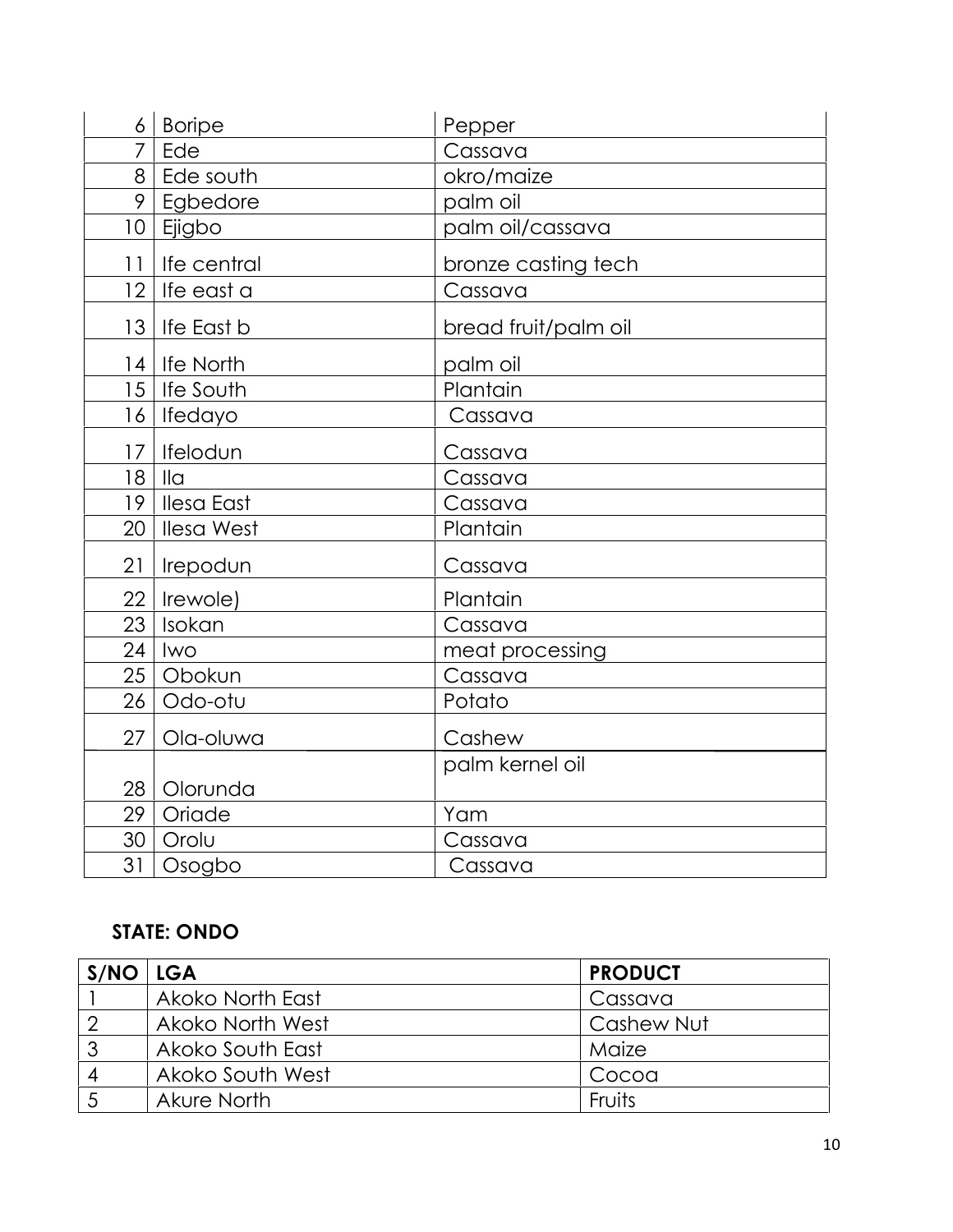| 6  | Akure South       | Fruits     |
|----|-------------------|------------|
| 7  | Ese-Odo           | Oil Palm   |
| 8  | Idanre            | Fruits     |
| 9  | <b>Ifedore</b>    | Fruits     |
| 10 | <b>Ilaje</b>      | Oil Palm   |
| 11 | Ile-Oluji-Okeigbo | Yam        |
| 12 | <b>Irele</b>      | Timber     |
| 13 | Odigbo            | Kolanut    |
| 14 | Okitipupa         | Oil Palm   |
| 15 | Ondo East         | Cocoa      |
| 16 | Ondo West         | Cocoa      |
| 17 | <b>Ose</b>        | Cashew Nut |
| 18 | Owo               | Cashew Nut |

## **STATE: OYO**

| 6              | Akure South                     | Fruits            |
|----------------|---------------------------------|-------------------|
| 7              | Ese-Odo                         | Oil Palm          |
| $\,8\,$        | Idanre                          | Fruits            |
| 9              | Ifedore                         | Fruits            |
| 10             | llaje                           | Oil Palm          |
| 11             | Ile-Oluji-Okeigbo               | Yam               |
| 12             | Irele                           | Timber            |
| 13             | Odigbo                          | Kolanut           |
| 14             | Okitipupa                       | Oil Palm          |
| 15             | Ondo East                       | Cocoa             |
| 16             | Ondo West                       | Cocoa             |
| 17             | Ose                             | Cashew Nut        |
| 18             | Owo                             | Cashew Nut        |
| S/N            | <b>STATE: OYO</b><br><b>LGA</b> | <b>PRODUCT</b>    |
| $\mathbf{I}$   | Afijio                          | Cassava           |
| $\overline{2}$ | Akinyele                        | Fruits            |
| 3              | Atiba                           | Maize             |
| $\overline{4}$ | Atigbo                          | Cocoa             |
| 5              | Egbeda                          | Oil Palm          |
| 6              | <b>Ibadan Central</b>           | Oil Palm          |
| $\overline{7}$ | <b>Ibadan North</b>             | Oil Palm          |
| 8              | <b>Ibadan North West</b>        | Oil Palm          |
|                |                                 |                   |
|                |                                 |                   |
| 9              | <b>Ibadan South East</b>        | Oil Palm          |
| 10             | <b>Ibadan South West</b>        | Kola Nut          |
| 11             | Ibarapa Central                 | Oil Palm          |
| 12             | Ibarapa East                    | Oil Palm          |
| 13             | <b>Ibarapa North</b>            | Oil Palm          |
| 14             | Ido                             | Fruits            |
| 15             | Irepo                           | Timber            |
| 16             | <b>Iseyin</b>                   | Tobacco           |
| 17             | Itesiwaju                       | Cereals           |
| 18             | Iwajowa                         | Yam               |
| 19             | Kajola                          | Cassava<br>Fruits |
| 20<br>21       | Lagelu<br>Ogbomosho North       | Cassava           |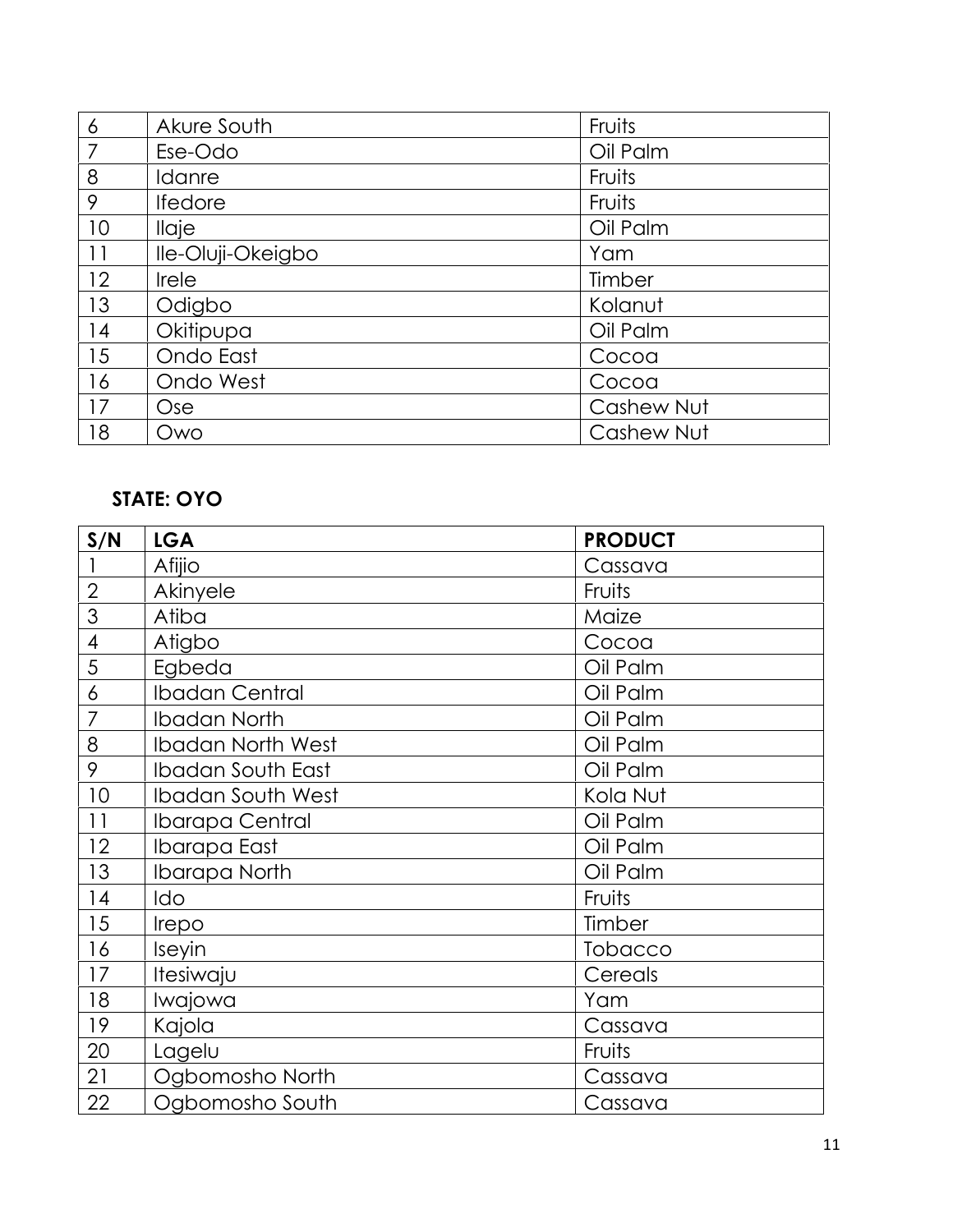| 23 | Ogo Oluwa  | Fruits   |
|----|------------|----------|
| 24 | Olorunsogo | Maize    |
| 25 | Oluyole    | Cocoa    |
| 26 | Ona-Ara    | Oil Palm |
| 27 | Orelope    | Kola Nut |
| 28 | Ori Ire    | Cassava  |
| 29 | Oyo East   | Fruits   |
| 30 | Oyo West   | Fruits   |
| 31 | Saki East  | Timber   |
| 32 | Saki West  | Timber   |
| 33 | Surulere   | Cassava  |

#### **STATE: ABIA**

| S/N            | <b>LGA</b>        | <b>PRODUCT</b> |
|----------------|-------------------|----------------|
|                | Aba North         | Oil Palm       |
| $\overline{2}$ | Aba South         | Oil Pam        |
| 3              | Arochukwu         | Cassava        |
| 4              | <b>Bende</b>      | Fruits         |
| 5              | Ikwuano           | Fruits         |
| 6              | Isiala-Ngwa North | Fruits         |
| 7              | Isiala-Ngwa South | Fruits         |
| 8              | Isuikwuato        | Cashew Nut     |
| 9              | Obi Ngwa          | Maize          |
| 10             | Ohafia            | Oil Palm       |
| 11             | Osisioma Ngwa     | <b>Rice</b>    |
| 12             | Ugwunagbo         | Timber         |
| 13             | Ukwa East         | Fruits         |
| 14             | Ukwa West         | Fruits         |
| 15             | Umuahia North     | Fruits         |
| 16             | Umuahia South     | Fruits         |
| 17             | Umu-Nneochi       | Oil Plam       |

## **STATE: EBONYI**

| S/N | <b>LGA</b>       | <b>PRODUCT</b> |
|-----|------------------|----------------|
|     | <b>Abakaliki</b> | Rice           |
|     | Afikpo North     | Rice           |
| ◠   | Afikpo South     | Yam            |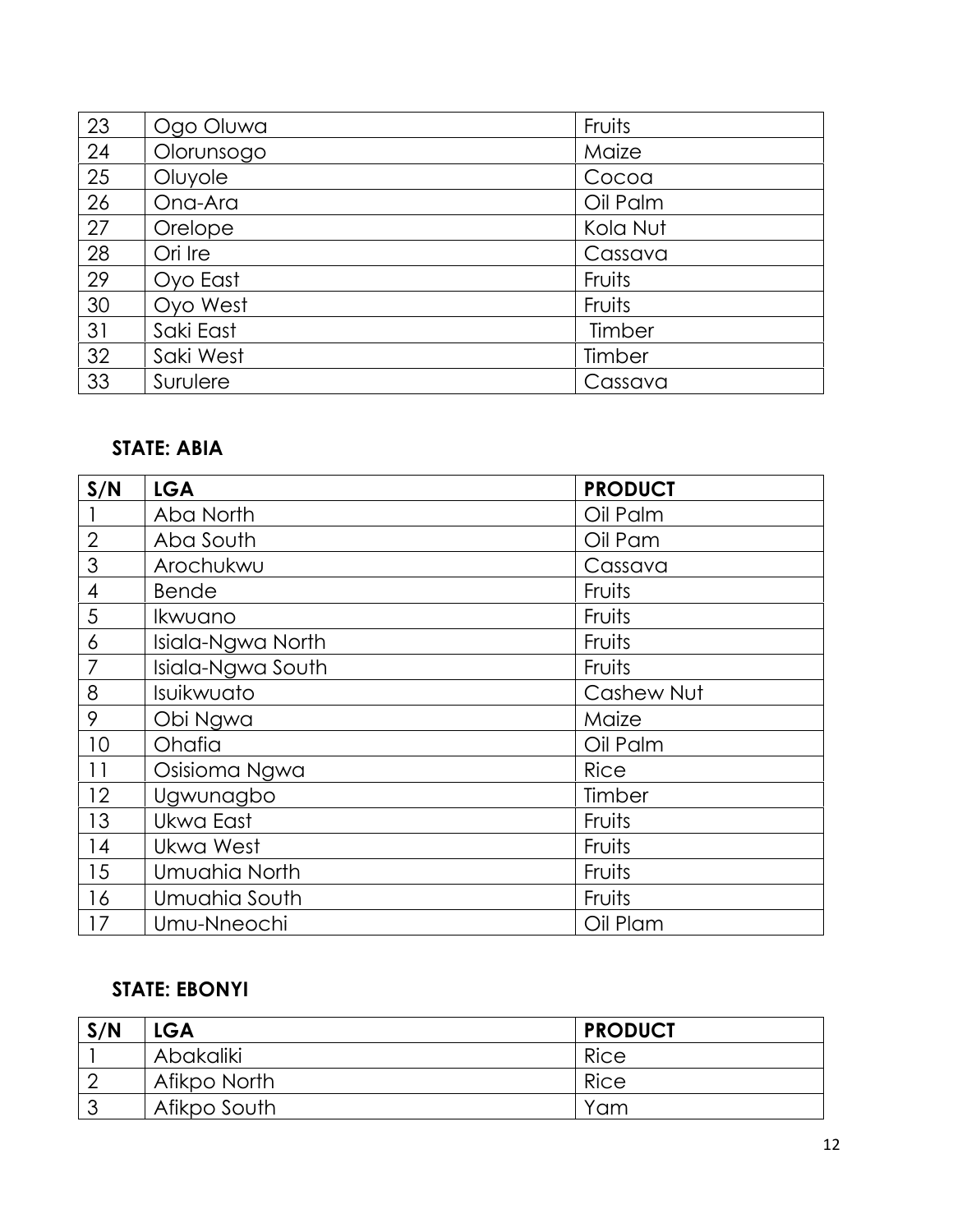| $\overline{A}$ | Ebonyi      | Cashew Nut  |
|----------------|-------------|-------------|
| 5              | Ezza North  | Cassava     |
| 6              | Ezza South  | Cassava     |
| 7              | <b>Ikwo</b> | Yam         |
| 8              | Ishielu     | Cashew Nut  |
| 9              | lvo         | <b>Rice</b> |
| 10             | <b>Izzi</b> | Cashew Nut  |
| 11             | Ohaozara    | <b>Rice</b> |
| 12             | Ohaukwu     | Cashew Nut  |
| 13             | Onicha      | Yam         |

#### **STATE: ENUGU**

| $\overline{4}$                                             | Ebonyi                    | Cashew Nut       |
|------------------------------------------------------------|---------------------------|------------------|
| 5                                                          | Ezza North                | Cassava          |
| $\ddot{\delta}$                                            | Ezza South                | Cassava          |
| $\overline{7}$                                             | Ikwo                      | Yam              |
| 8                                                          | Ishielu                   | Cashew Nut       |
| $\mathcal{P}$                                              | <b>Ivo</b>                | <b>Rice</b>      |
| 10                                                         | Izzi                      | Cashew Nut       |
| 11                                                         | Ohaozara                  | <b>Rice</b>      |
| 12                                                         | Ohaukwu                   | Cashew Nut       |
| 13                                                         | Onicha                    | Yam              |
|                                                            |                           |                  |
|                                                            | <b>STATE: ENUGU</b>       |                  |
| S/N                                                        | <b>LGA</b>                | <b>PRODUCT</b>   |
| $\mathbf{1}$                                               | Aninri                    | Cassava          |
| $\overline{2}$<br>3                                        | Awgu                      | Maize            |
|                                                            | Enugu East                | Fruits           |
| $\overline{4}$<br>5                                        | Enugu North               | Fruits<br>Fruits |
|                                                            | Enugu South               |                  |
| $\overline{6}$                                             | Ezeagu                    | Timber           |
| $\overline{7}$<br>8                                        | Igbo-Etiti                | Kola Nut<br>Yam  |
| $\mathcal{P}$                                              | Igbo-Eze North            | Yam              |
| 10                                                         | Igbo-Eze South<br>Isi-Uzo | Oil Palm         |
|                                                            | Nkanu East                | <b>Rice</b>      |
| 11<br>12                                                   | Nkanu West                | <b>Rice</b>      |
| 13                                                         | Nsukka                    | Oil Palm         |
| 14                                                         | Oji River                 | Oil Palm         |
| 15                                                         | Udenu                     | Cashew Nut       |
| 16                                                         | Udi                       | Cashew Nut       |
| 17                                                         | Uzo-Uwani                 | Cashew Nut       |
|                                                            |                           |                  |
|                                                            |                           |                  |
|                                                            | <b>STATE: IMO</b>         |                  |
| S/N                                                        | <b>LGA</b>                | <b>PRODUCT</b>   |
| $\mathbf{1}$                                               | Aboh-Mbaise               | Cassava          |
| $\overline{2}$                                             | Ahiazu-Mbaise             | Oil Palm         |
| $\mathfrak{S}% _{M_{1},M_{2}}^{\alpha,\beta}(\varepsilon)$ | Ehime-Mbano               | Cashew Nut       |
| $\overline{4}$                                             | Ezinihitte                | Cassava          |

## **STATE: IMO**

| S/N | LGA           | <b>PRODUCT</b> |
|-----|---------------|----------------|
|     | Aboh-Mbaise   | Cassava        |
|     | Ahiazu-Mbaise | Oil Palm       |
|     | Ehime-Mbano   | Cashew Nut     |
|     | Ezinihitte    | Cassava        |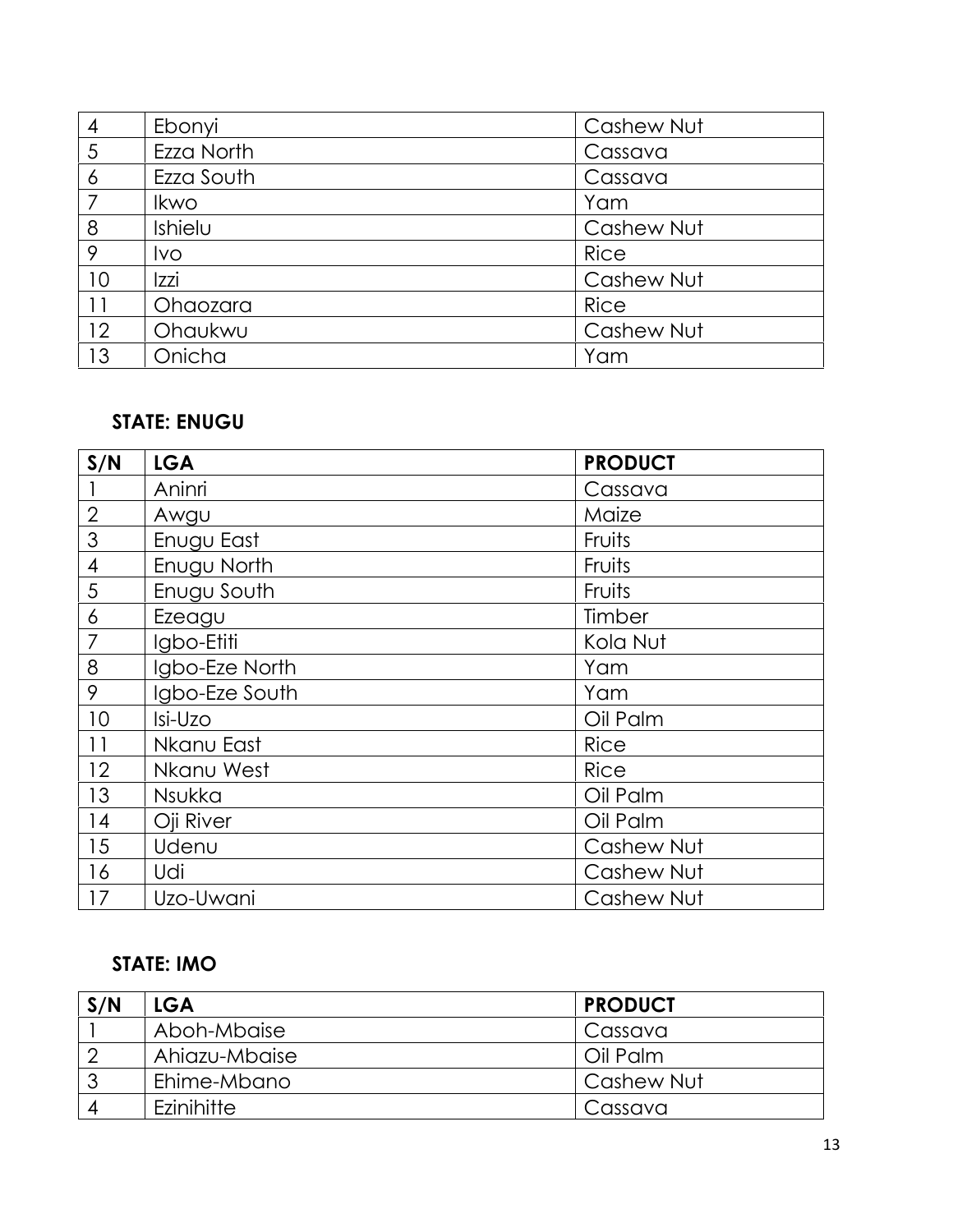| 5               | <b>Ideato North</b>     | <b>Rice</b>           |
|-----------------|-------------------------|-----------------------|
| $\ddot{\delta}$ | <b>Ideato South</b>     | Oil Palm              |
| $\overline{7}$  | Ihitte/Uboma            | Rice                  |
| 8               | Ikeduru                 | Cassava               |
| 9               | Isiala Mbano            | Oil Palm              |
| 10              | <b>Isu</b>              | Cashew Nut            |
| 11              | Mbaitolu                | Oil Palm              |
| 12              | Ngor-Okpala             | Oil Palm              |
| 13              | Nwangele                | Fruits                |
| 14              | Nkwerre                 | Cassava               |
| 15              | Obowo                   | Livestock             |
| 16              | Oguta                   | Fish                  |
| 17              | Ohaji/Egbema            | Rubber                |
| 18              | Okigwe                  | Cashew Nut            |
| 19              | Orlu                    | Oil Palm              |
| 20              | Orsu                    | Cassava               |
| 21              | Oru East                | Oil Palm              |
| 22              | Oru West                | Oil Palm              |
| 23              | Owerri Municipal        | Livestock             |
| 24              | Owerri North            | Oil Palm              |
| 25              | Owerri West             | Oil Palm              |
|                 |                         |                       |
| 26              | Onuimo                  | Cassava               |
| 27              | Njaba                   | Cashew Nut            |
|                 | <b>STATE: AKWA IBOM</b> |                       |
| S/N             | <b>LGA</b>              | <b>PRODUCT</b>        |
|                 | Abak                    | Oil Palm              |
| $\mathbf{2}$    | Eastern Obolo           | Fish                  |
| 3               | Eket                    | Cassava               |
| $\overline{4}$  | Esit Eket               | Rubber                |
| 5               | Essien Udim             | Plantain              |
| 6               | Etim Ekpo               | Oil Palm              |
| $\overline{7}$  | Etinan                  | Plantain, Banana      |
| $\,8\,$         | Ibeno                   | Fish, Coconut         |
| 9               | Ibesikpo Asutan         | Cassava               |
| 10              | Ibiono Ibom             | Oil Palm, Raffia Palm |
| 11              | Ika                     | Cassava               |

#### **STATE: AKWA IBOM**

| S/N            | <b>LGA</b>       | <b>PRODUCT</b>        |
|----------------|------------------|-----------------------|
|                | Abak             | Oil Palm              |
| $\mathbf{2}$   | Eastern Obolo    | Fish                  |
| 3              | Eket             | Cassava               |
| $\overline{4}$ | <b>Esit Eket</b> | Rubber                |
| 5              | Essien Udim      | Plantain              |
| 6              | Etim Ekpo        | Oil Palm              |
| $\overline{7}$ | Etinan           | Plantain, Banana      |
| 8              | <b>Ibeno</b>     | Fish, Coconut         |
| 9              | Ibesikpo Asutan  | Cassava               |
| 10             | Ibiono Ibom      | Oil Palm, Raffia Palm |
| 11             | Ika              | Cassava               |
| 12             | <b>Ikono</b>     | Raffia Pam. Fruits    |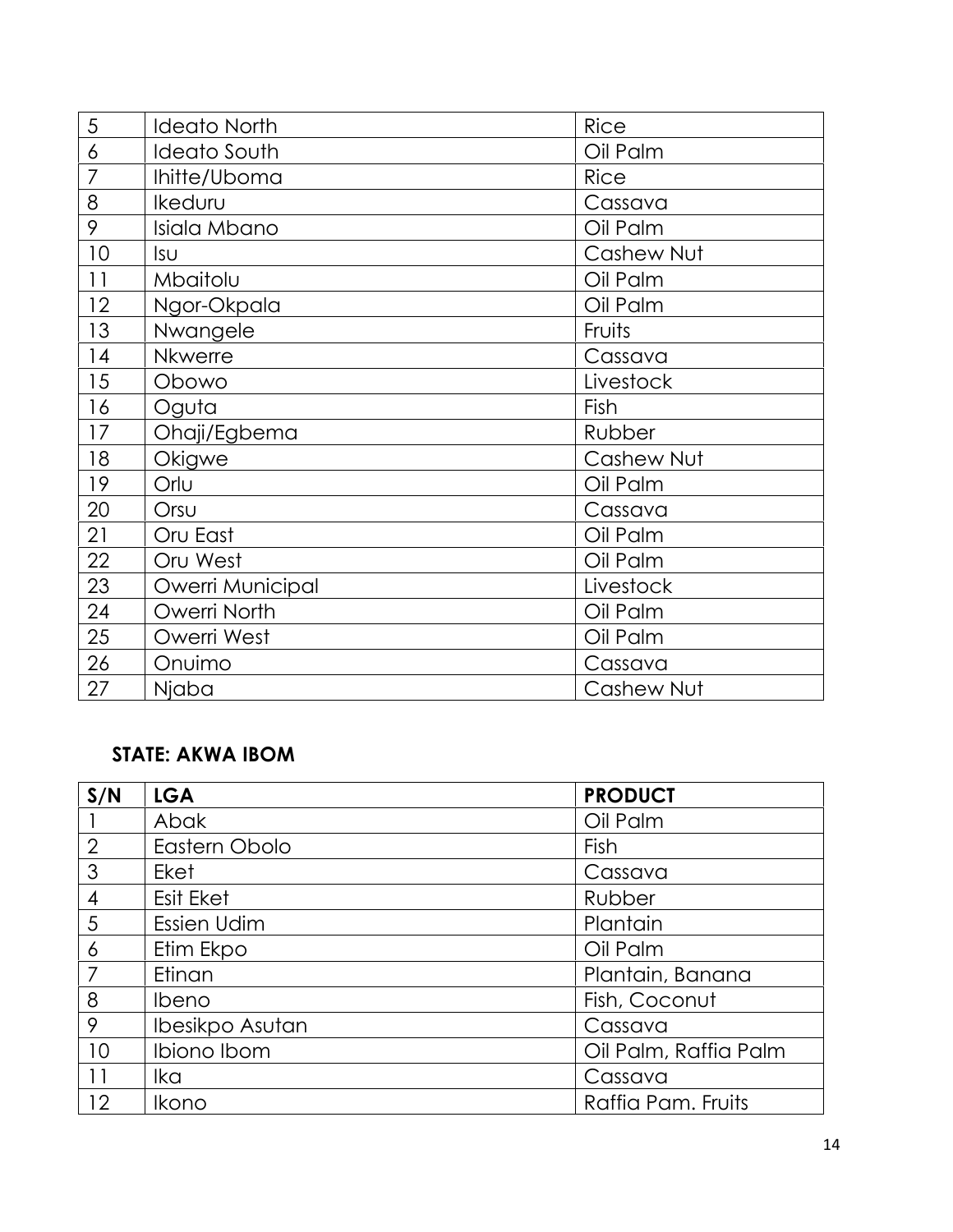| 13 | Ikot Abasi        | Cassava, Sea Foods        |
|----|-------------------|---------------------------|
| 14 | Ikot Ekpene       | Cassava, Maize            |
| 15 | Ini               | Oil Plam                  |
| 16 | Itu               | Rubber, Cocoa             |
| 17 | Mbo               | Fish and Sea Foods        |
| 18 | <b>Mkpat Enin</b> | Oil Palm and Cassava      |
| 19 | Nsit Atai         | Cassava and Rubber        |
| 20 | Nsit Ibom         | Coconut                   |
| 21 | Nsit Ubium        | Cassava                   |
| 22 | Obot Akara        | <b>Rubber and Cocoa</b>   |
| 23 | Okobo             | <b>Rubber and Cassava</b> |
| 24 | Onna              | Oil Palm and Cassava      |
| 25 | Oron              | Fish and Sea Foods        |
| 26 | Oruk Anam         | Rubber                    |
| 27 | Udung Uko         | Melon                     |
| 28 | Ukanafun          | Cassava                   |
| 29 | Uruan             | Fish                      |
| 30 | Ure-Offong/Oruko  | Cassava                   |
| 31 | Uyo               | Cassava                   |

## **STATE: CROSS RIVER**

| S/N            | <b>LGA</b>        | <b>PRODUCT</b>             |
|----------------|-------------------|----------------------------|
|                | Abi               | Oil Palm                   |
| $\overline{2}$ | Akamkpa           | Timber                     |
| 3              | Akpabuyo          | Oil Palm and Cassava       |
| 4              | <b>Bakassi</b>    | Fish                       |
| 5              | <b>Bekwara</b>    | Cassava and Maize          |
| 6              | <b>Biase</b>      | Timber and Fruits          |
|                | <b>Boki</b>       | Cocoa                      |
| 8              | Calabar-Municipal | Fish and Cassava           |
| 9              | Calabar South     | Rubber and Oil Palm        |
| 10             | Etung             | Fruits and Livestock       |
| 11             | <b>Ikom</b>       | Fruits                     |
| 12             | Obanliku          | Castor Seed and Groundnut  |
| 13             | Obubra            | Cassava and Maize          |
| 14             | Obudu             | Livestock                  |
| 15             | Odukpani          | <b>Timber and Oil Palm</b> |
| 16             | Ogoja             | Castor Seed                |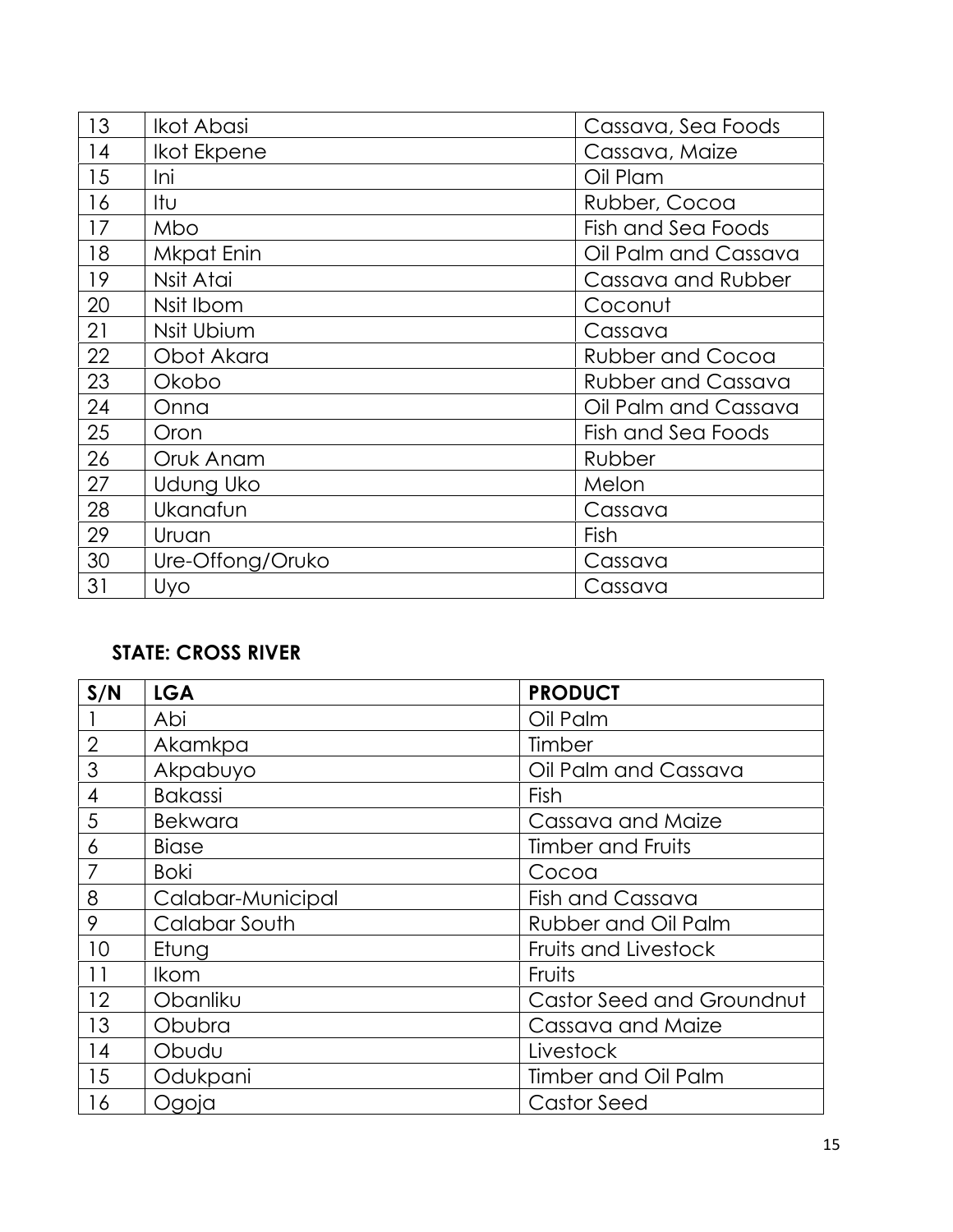|     | $\checkmark$<br>`akurr | R<br>Rubber           |
|-----|------------------------|-----------------------|
| . U | v<br>'ala              | Castor<br>Castor Seed |

## **STATE: DELTA**

| S/N              | <b>LGA</b>          | <b>PRODUCT</b>             |
|------------------|---------------------|----------------------------|
|                  | Aniocha North       | Oil Palm and Timber        |
| $\overline{2}$   | Aniocha South       | Fruits and Cashew          |
| 3                | <b>Bomadi</b>       | Oil Palm and Cocoa         |
| $\overline{4}$   | Burutu              | Fish                       |
| 5                | <b>Ethiope East</b> | Oil Palm and Rubber        |
| $\boldsymbol{6}$ | Ethiope West        | <b>Timber and Cocoanut</b> |
| $\overline{7}$   | Ika North East      | <b>Timber and Oil Palm</b> |
| 8                | Ika South           | Timber                     |
| $\mathcal{P}$    | <b>Isoko North</b>  | Cassava                    |
| 10               | Isoko South         | Fruits                     |
| 11               | Ndokwa East         | Rubber and Timber          |
| 12               | Ndokwa West         | Fruits and Timber          |
| 13               | Okpe                | Cassava and Livestock      |
| 14               | Oshimili North      | Oil Palm and Maize         |
| 15               | Oshimili South      | Cassava                    |
| 16               | Patani              | Oil Palm                   |
| 17               | Sapele              | Rubber                     |
| 18               | Udu                 | Cassava                    |
| 19               | Ughelli North       | Rubber                     |
| 20               | Ughelli South       | Timber                     |
| 21               | Ukwuani             | Rubber                     |
| 22               | Uvwie               | Oil Palm                   |
| 23               | Warri South         | <b>Rubber and Cocoa</b>    |
| 24               | <b>Warri North</b>  | Rubber                     |
| 25               | Warri South West    | <b>Timber and Fruits</b>   |

### **STATE: EDO**

| S/N | LGA                       | <b>PRODUCT</b>     |
|-----|---------------------------|--------------------|
|     | Akoko-Edo                 | Cashew and Cassava |
|     | Egor                      | Maize and Yam      |
| ာ   | Esan Central              | Cassava and Cocoa  |
|     | <b>Esan North Central</b> | Rubber             |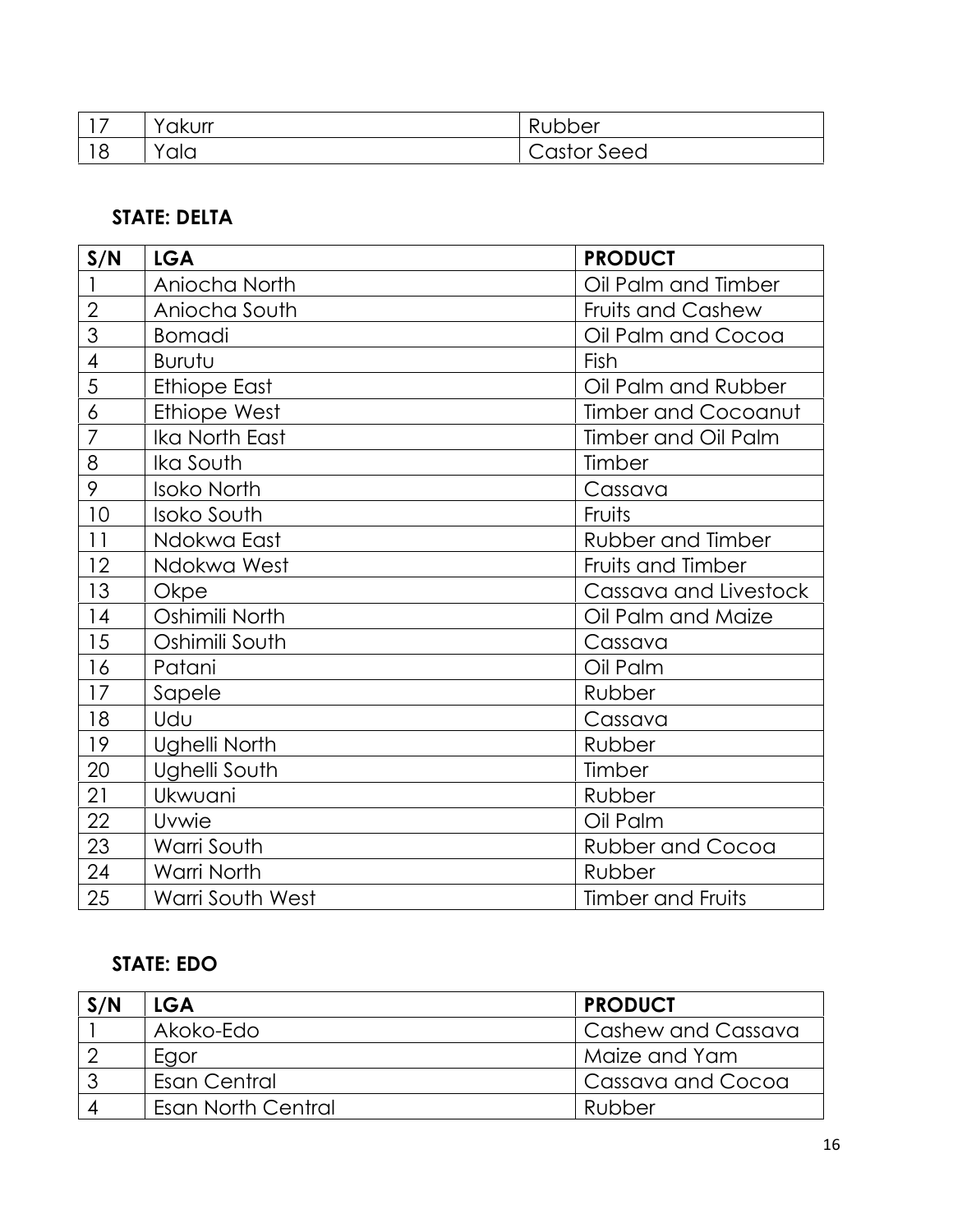| 5  | Esan South East | Cassava                   |
|----|-----------------|---------------------------|
| 6  | Esan West       | Cassava and Cocoa         |
|    | Etsako Central  | Yam                       |
| 8  | Etsako East     | <b>Timber and Cassava</b> |
| 9  | Etsako West     | Cashew and Rubber         |
| 10 | Igueben         | Fruits and Timber         |
| 11 | Ikpoba-Okha     | Cassava and Timber        |
| 12 | Oredo           | Rubber and Timber         |
| 13 | Orhionmwon      | Oil Palm                  |
| 14 | Ovia North East | Cassava and Maize         |
| 15 | Ovia South East | <b>Timber and Fruits</b>  |
| 16 | Owan East       | Maize and Yam             |
| 17 | Owan West       | Maize and Yam             |
| 18 | Uhunmwonde      | Rubber and Timber         |

## **STATE: RIVERS**

| S/N              | <b>LGA</b>        | <b>PRODUCT</b>         |
|------------------|-------------------|------------------------|
|                  | Abua/Oduah        | Cassava and Fruits     |
| $\sqrt{2}$       | Ahoada East       | Cassava and Timber     |
| 3                | Ahaoda West       | Cassava and Timber     |
| $\overline{4}$   | Akuku Toru        | Fish                   |
| 5                | Andoni            | Fish and Cassava       |
| $\boldsymbol{6}$ | Asari-Toru        | Fish                   |
| 7                | Bonny             | Coconut and Fish       |
| 8                | Degema            | Fish                   |
| 9                | Emohua            | Cassava and Oil Palm   |
| 10               | Eleme             | Cassava and Fruits     |
| 11               | <b>Etche</b>      | Fish and Oil Palm      |
| 12               | Gokana            | Fruits and Fish        |
| 13               | <b>Ikwerre</b>    | Fruits and Oil Palm    |
| 14               | Khana             | Oil Palm               |
| 15               | Obia/Akpor        | Oil Palm and Fish      |
| 16               | Ogba/Egbema/Ndoni | Cassava and Maize      |
| 17               | Ogu/Bolo          | Cray Fish and Oil Palm |
| 18               | Okrika            | Cassava and Fish       |
| 19               | Omumma            | Cassava and Maize      |
| 20               | Opobo/Nkoro       | Cassava and Timber     |
| 21               | Oyigbo            | Cassava and Timber     |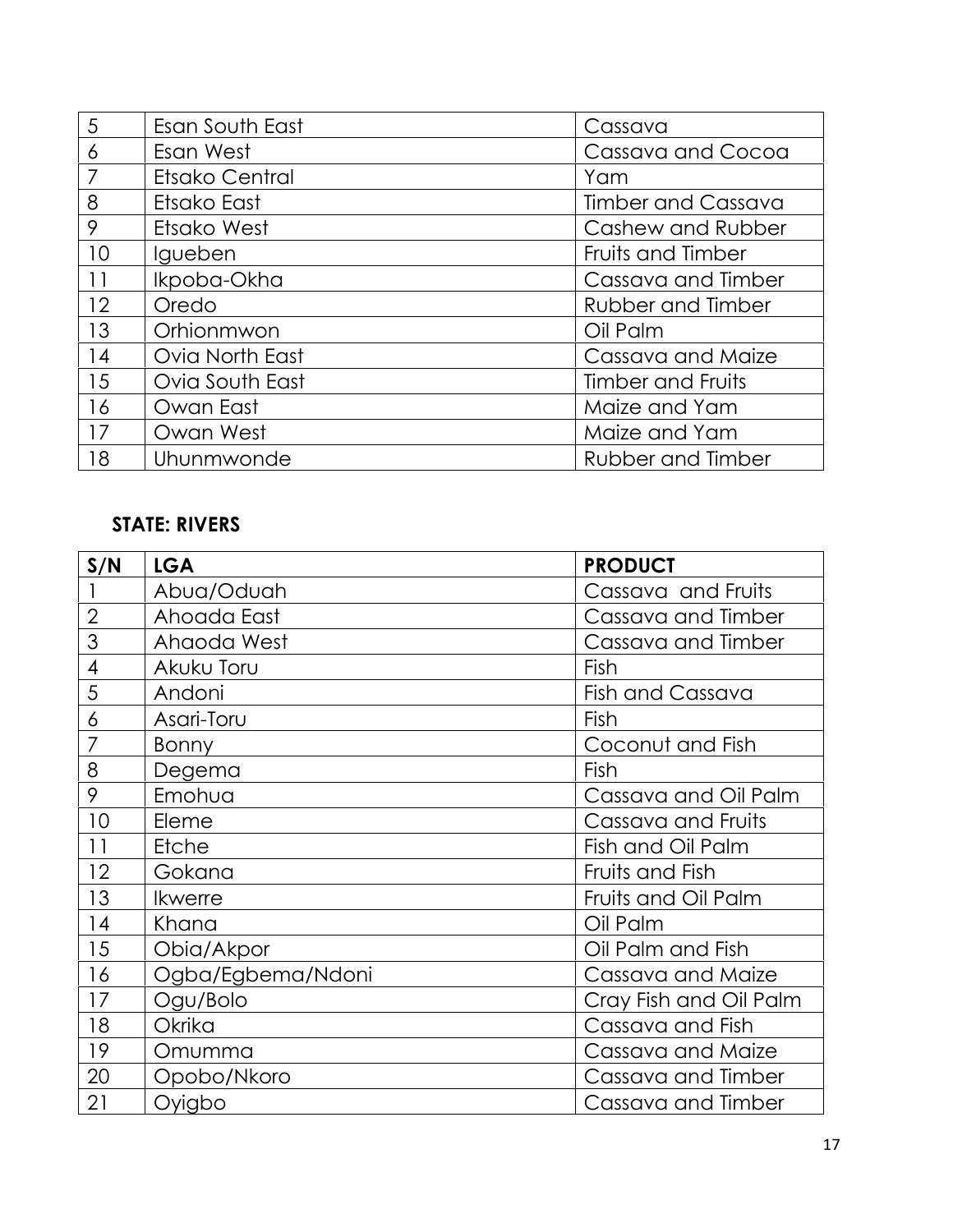| ററ<br>∠∠ | Port Harcourt                   | Cassava             |
|----------|---------------------------------|---------------------|
| ാറ<br>∠⊾ | $\overline{\phantom{a}}$<br>'uı | Cassava and Coconut |

## **STATE: PLATEAU**

| S/N            | <b>LGA</b>         | <b>PRODUCTS</b>           |
|----------------|--------------------|---------------------------|
|                | <b>Barkin Ladi</b> | Cassava                   |
| $\overline{2}$ | <b>Bassa</b>       | Rice and Cassava          |
| 3              | <b>Bokkos</b>      | Cassava                   |
| 4              | Jos East           | Millet and Sweet Potatoes |
| 5              | <b>Jos North</b>   | <b>Tomatoes and Maize</b> |
| 6              | Jos South          | Soya Beans and Cocoyam    |
| 7              | Kanam              | Cassava                   |
| 8              | Kanke              | <b>Rice</b>               |
| 9              | Langtang North     | Cassava                   |
| 10             | Langtang South     | Cassava                   |
| 11             | Mangu              | <b>Irish Potatoes</b>     |
| 12             | Mikang             | Livestock and Cassava     |
| 13             | Pankshin           | Irish Potatoes and Tomato |
|                |                    |                           |
| 14             | Qua'an Pan         | Yam and Cassava           |
| 15             | Riyom              | Maize and Rice            |
| 16             | Shendam            | Fish                      |
| 17             | Wase               | Cassava                   |

## **STATE: KOGI**

| S/N            | <b>LGA</b>      | <b>PRODUCT</b> |
|----------------|-----------------|----------------|
|                | Adavi           | Coffee         |
| $\overline{2}$ | Ajaokuta        | Cocoa          |
| 3              | Ankpa           | Oil Palm       |
| 4              | Bassa           | Cashew         |
| 5              | Dekina          | Groundnut      |
| 6              | Ibaji           | Maize          |
| $\overline{7}$ | Igalamela-Odolu | Cassava        |
| 8              | ljumu           | Yam            |
| 9              | Kabba/Bunu      | <b>Rice</b>    |
| 10             | Koton Karfe     | Melon          |
| 11             | Lokoja          | Cassava        |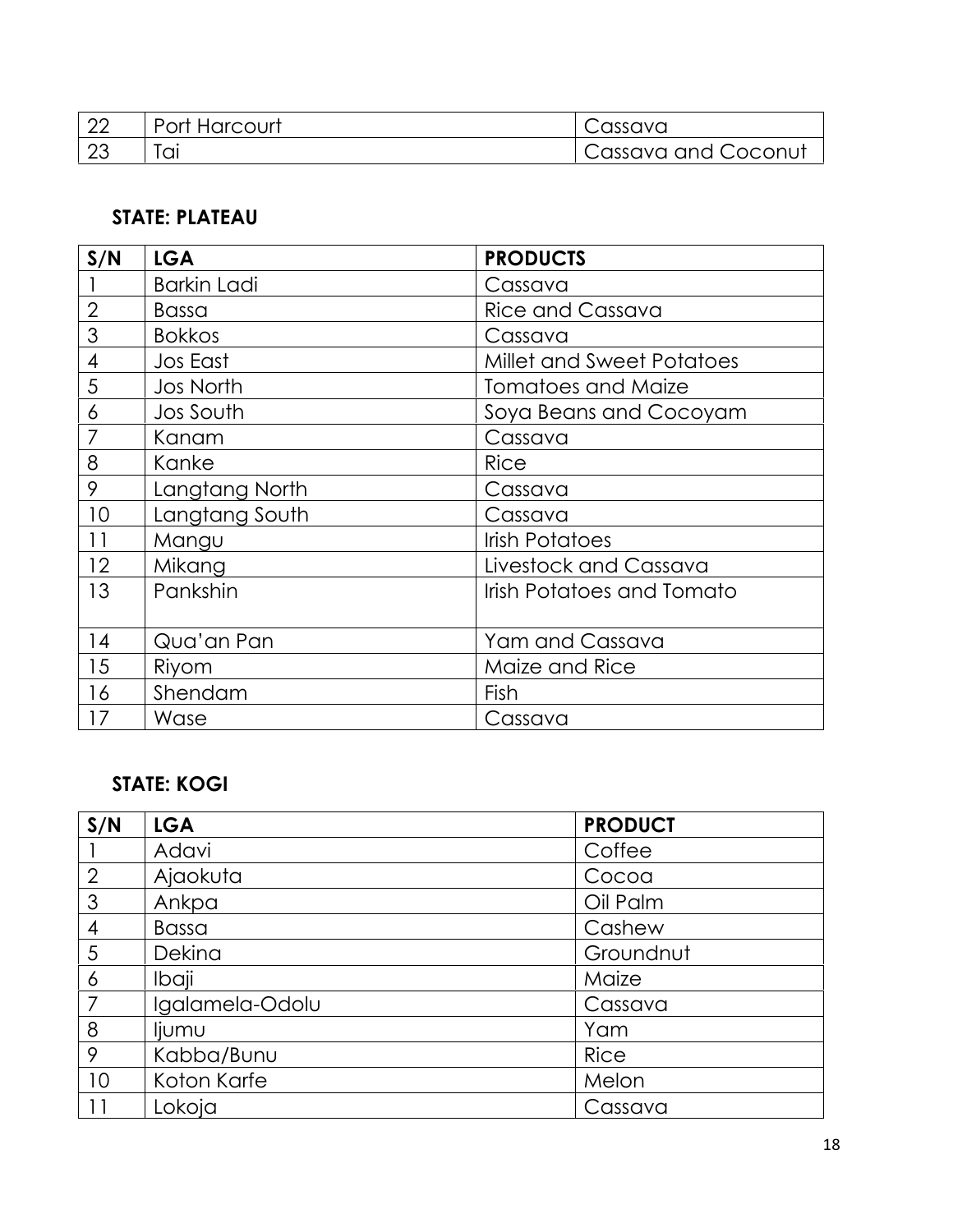| 12 | Mopa-Muro     | Oil Palm |
|----|---------------|----------|
| 13 | Ofu           | Maize    |
| 14 | Ogori-Magongo | Oil Palm |
| 15 | Okehi         | Cashew   |
| 16 | Okene         | Cashew   |
| 17 | Olamaboro     | Cassava  |
| 18 | Omala         | Yam      |
| 19 | Yagba East    | Yam      |
| 20 | Yagba West    | Maize    |
| 21 | Idah          | Oil Palm |

## **STATE: NIGER**

| S/N            | <b>LGA</b>   | <b>PRODUCT</b>      |
|----------------|--------------|---------------------|
|                | Agaie        | <b>Rice</b>         |
| $\sqrt{2}$     | Agwara       | <b>Rice</b>         |
| 3              | <b>Bida</b>  | Rice                |
| $\overline{4}$ | Borgu        | Sheanut             |
| 5              | <b>Bosso</b> | Yam                 |
| 6              | Chanchaga    | Sheanut             |
| 7              | Edati        | <b>Rice</b>         |
| 8              | Gbako        | Melon               |
| 9              | Gurara       | Yam                 |
| 10             | Katcha       | Sheanut             |
| 11             | Kontagora    | Groundnut           |
| 12             | Lapai        | Cassava             |
| 13             | Lavun        | Sugar Cane          |
| 14             | Magama       | Sorghum/Guinea Corn |
| 15             | Mariga       | Sorghum/Guinea Corn |
| 16             | Mashegu      | Millet              |
| 17             | Mokwa        | Cassava             |
| 18             | Munya        | <b>Beans</b>        |
| 19             | Paikoro      | Yam                 |
| 20             | Rafi         | Cotton              |
| 21             | Rijau        | Cotton              |
| 22             | Shiroro      | Yam                 |
| 23             | Suleja       | Yam                 |
| 24             | Tafa         | <b>Rice</b>         |
| 25             | Wushishi     | Cassava             |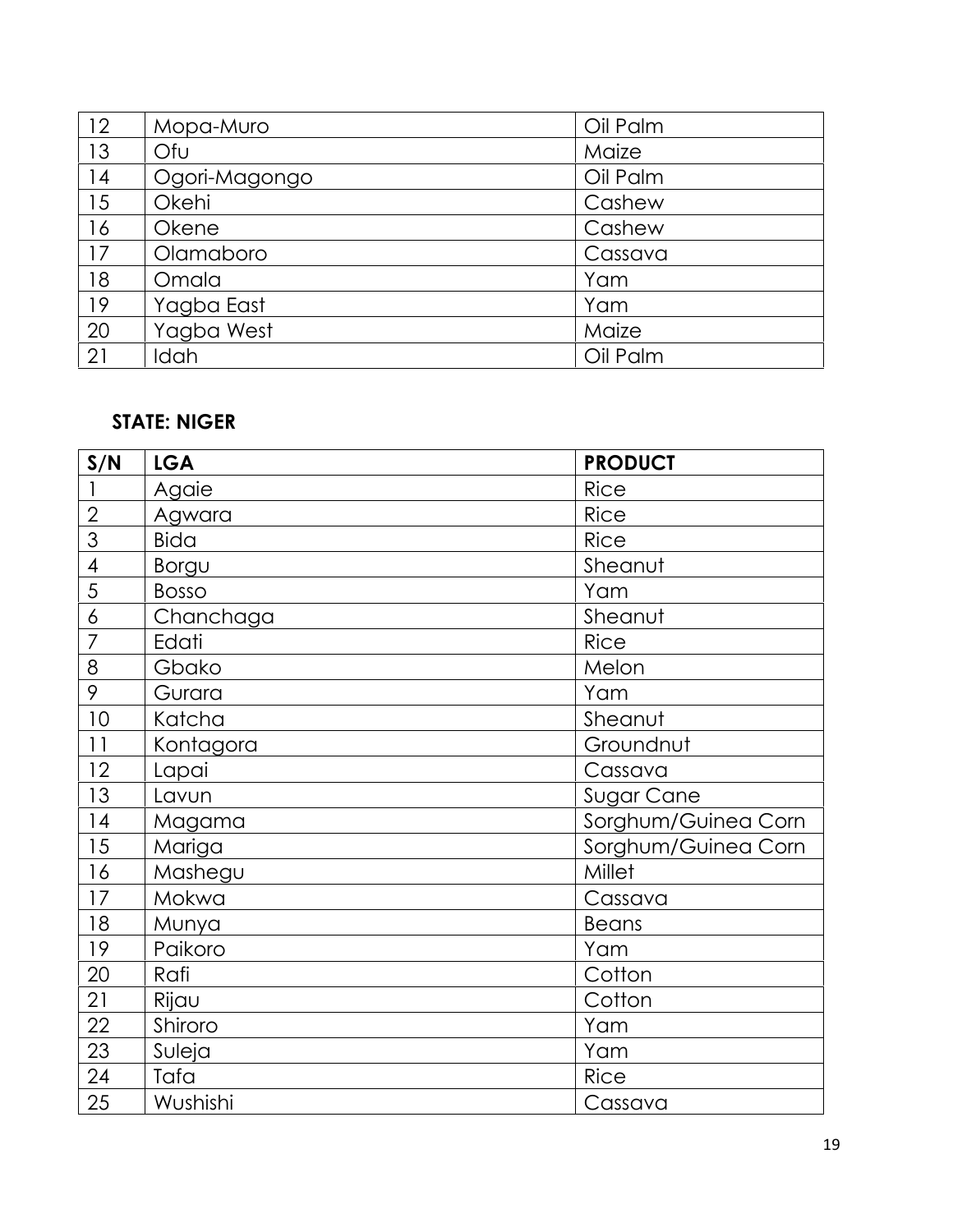#### **STATE: KWARA**

| S/N            | <b>LGA</b>          | <b>PRODUCT</b> |
|----------------|---------------------|----------------|
|                | Asa                 | Cassava        |
| $\overline{2}$ | <b>Baruteen</b>     | <b>Rice</b>    |
| 3              | Edu                 | Maize          |
| 4              | Ekiti               | Cow pea        |
| 5              | Ifelodun            | Soya Beans     |
| 6              | <b>Ilorin East</b>  | Groundnuts     |
| 7              | <b>Ilorin South</b> | Yams           |
| 8              | <b>Ilorin West</b>  | Cotton         |
| 9              | Irepodun            | Sugar Cane     |
| 10             | Isin                | Cassava        |
| 11             | Kaiama              | Yams           |
| 12             | Moro                | Maize          |
| 13             | Offa                | <b>Rice</b>    |
| 14             | Oke-Ero             | Groundnuts     |
| 15             | Oyun                | Soya Beans     |
| 16             | Patigi              | <b>Rice</b>    |

### **STATE: BORNO**

| S/N            | <b>LGA</b>  | <b>PRODUCT</b> |
|----------------|-------------|----------------|
|                | Maiduguri   | Livestock      |
| $\overline{2}$ | Ngala       | Sorghum        |
| 3              | Kala/Balge  | Millet         |
| $\overline{4}$ | Mafa        | Maize          |
| 5              | Konduga     | <b>Rice</b>    |
| 6              | <b>Bama</b> | Fish           |
| 7              | <b>Jere</b> | Cotton         |
| 8              | Dikwa       | Groundnut      |
| 9              | Askira/Uba  | Fish           |
| 10             | Bayo        | Livestock      |
| 11             | Bui         | Livestock      |
| 12             | Chibok      | Livestock      |
| 13             | Damboa      | Groundnut      |
| 14             | Gwoza       | Fish           |
| 15             | Hawul       | Maize          |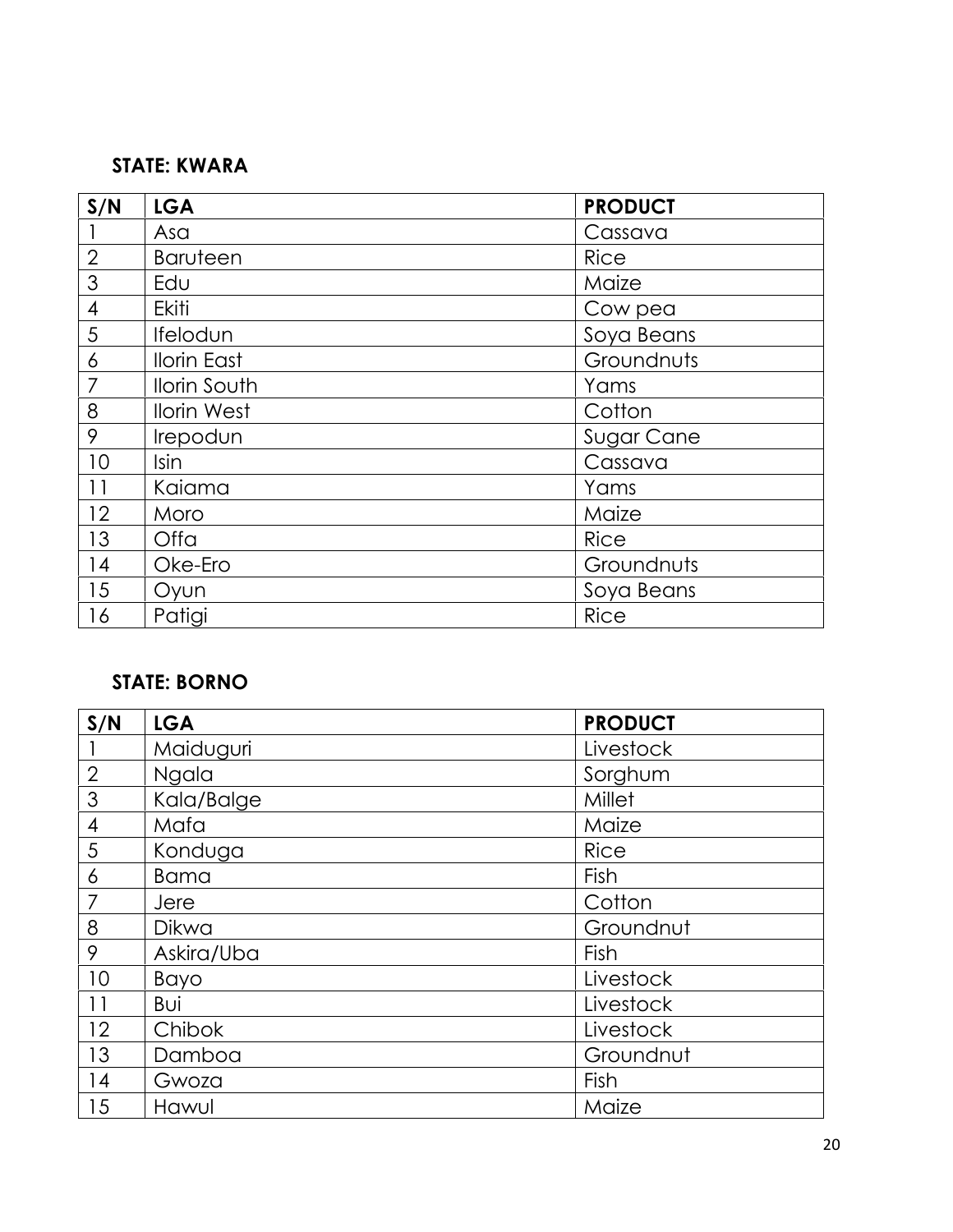| 16 | Kwaya Kusar | Maize     |
|----|-------------|-----------|
| 17 | Shani       | Millet    |
| 18 | Abadam      | Millet    |
| 19 | Gubio       | Sorghum   |
| 20 | Guzamala    | Fish      |
| 21 | Kaga        | Millet    |
| 22 | Kukawa      | Maize     |
| 23 | Magumeri    | Livestock |
| 24 | Marte       | Livestock |
| 25 | Mobbar      | Livestock |
| 26 | Monguno     | Millet    |
| 27 | Nganzai     | Livestock |

### **STATE: YOBE**

| S/N          | <b>LGA</b>     | <b>PRODUCT</b>    |
|--------------|----------------|-------------------|
|              | <b>Bursari</b> | <b>Gum Arabic</b> |
| $\mathbf{2}$ | Damaturu       | Groundnuts        |
| 3            | Geidam         | <b>Beans</b>      |
| 4            | <b>Bade</b>    | Cotton            |
| 5            | Gujba          | Livestock         |
| 6            | Gulani         | Millet            |
| 7            | Fika           | Cotton            |
| 8            | Fune           | Cotton            |
| 9            | Jakusko        | <b>Beans</b>      |
| 10           | Karasuwa       | Groundnut         |
| 11           | Machina        | Groundnut         |
| 12           | Nangere        | Livestock         |
| 13           | Nguru          | Groundnut         |
| 14           | Potiskum       | Livestock         |
| 15           | Tarmuwa        | <b>Beans</b>      |
| 16           | Yunusari       | Livestock         |
| 17           | Yusufari       | Groundnut         |

## **STATE: TARABA**

| S/N         | <b>LGA</b>  | <b>PRODUCTS</b> |
|-------------|-------------|-----------------|
|             | Ardo Kola   | lea             |
| $\sim$<br>∸ | <b>Bali</b> | ົາffee          |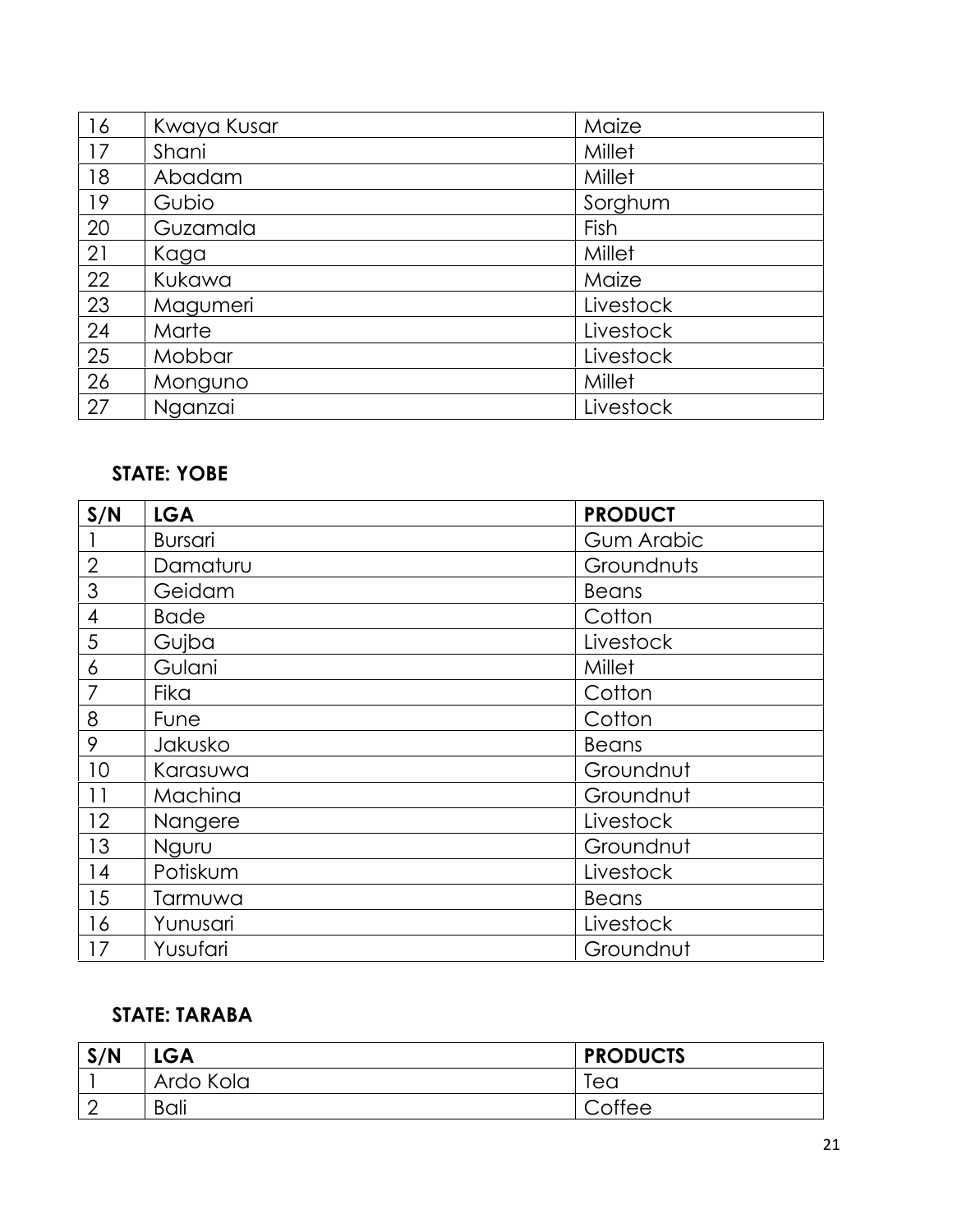| 3  | Donga        | Groundnut   |
|----|--------------|-------------|
| 4  | Gashaka      | Cotton      |
| 5  | Gassol       | Livestock   |
| 6  | Ibi          | Maize       |
| 7  | Jalingo      | <b>Rice</b> |
| 8  | Karim Lamido | Sorghum     |
| 9  | Kurmi        | Millet      |
| 10 | Lau          | Cassava     |
| 11 | Sardauna     | Yam         |
| 12 | Takum        | Livestock   |
| 13 | Ussa         | Groundnut   |
| 14 | Wukari       | Cotton      |
| 15 | Yorro        | Millet      |
| 16 | Zing         | Livestock   |

#### **STATE: BAUCHI**

| 3                                                                               | Donga                              | Groundnut           |
|---------------------------------------------------------------------------------|------------------------------------|---------------------|
| $\overline{4}$                                                                  | Gashaka                            | Cotton              |
| 5                                                                               | Gassol                             | Livestock           |
| $\overline{6}$                                                                  | Ibi                                | Maize               |
| $\overline{7}$                                                                  | Jalingo                            | <b>Rice</b>         |
| 8                                                                               | Karim Lamido                       | Sorghum             |
| $\mathcal{P}$                                                                   | Kurmi                              | Millet              |
| 10                                                                              | Lau                                | Cassava             |
| 11                                                                              | Sardauna                           | Yam                 |
| 12                                                                              | Takum                              | Livestock           |
| 13                                                                              | Ussa                               | Groundnut           |
| 14                                                                              | Wukari                             | Cotton              |
| 15                                                                              | Yorro                              | Millet              |
| 16                                                                              | Zing                               | Livestock           |
|                                                                                 | <b>STATE: BAUCHI</b><br><b>LGA</b> | <b>PRODUCT</b>      |
| S/N<br>$\mathbf{1}$                                                             | <b>Bauchi</b>                      | Maize               |
|                                                                                 | Tafawa Balewa                      | <b>Rice</b>         |
|                                                                                 |                                    |                     |
|                                                                                 |                                    |                     |
|                                                                                 | Dass                               | Millet              |
|                                                                                 | Toro                               | Groundnut           |
|                                                                                 | <b>Bogoro</b>                      | Guinea Corn         |
|                                                                                 | Ningi                              | Livestock           |
| $\overline{2}$<br>3<br>$\overline{4}$<br>5<br>$\ddot{\delta}$<br>$\overline{7}$ | Warji                              | Livestock           |
| 8                                                                               | Ganjuwa                            | <b>Rice</b>         |
|                                                                                 | Kirfi                              | Millet              |
| 9<br>10                                                                         | Alkaleri                           | Cotton              |
| 11                                                                              | Darazo                             | Groundnut           |
| 12                                                                              | Misau                              | Millet              |
| 13                                                                              | Giade                              | Guinea Corn         |
| 4                                                                               | Shira                              | <b>Rice</b>         |
| 15                                                                              | Jama'are                           | Cotton              |
| 16                                                                              | Katagum                            | Groundnut           |
| 17                                                                              | Itas/Gadau                         | Guinea Corn         |
| 18<br>19                                                                        | Zaki<br>Gamawa                     | Groundnut<br>Millet |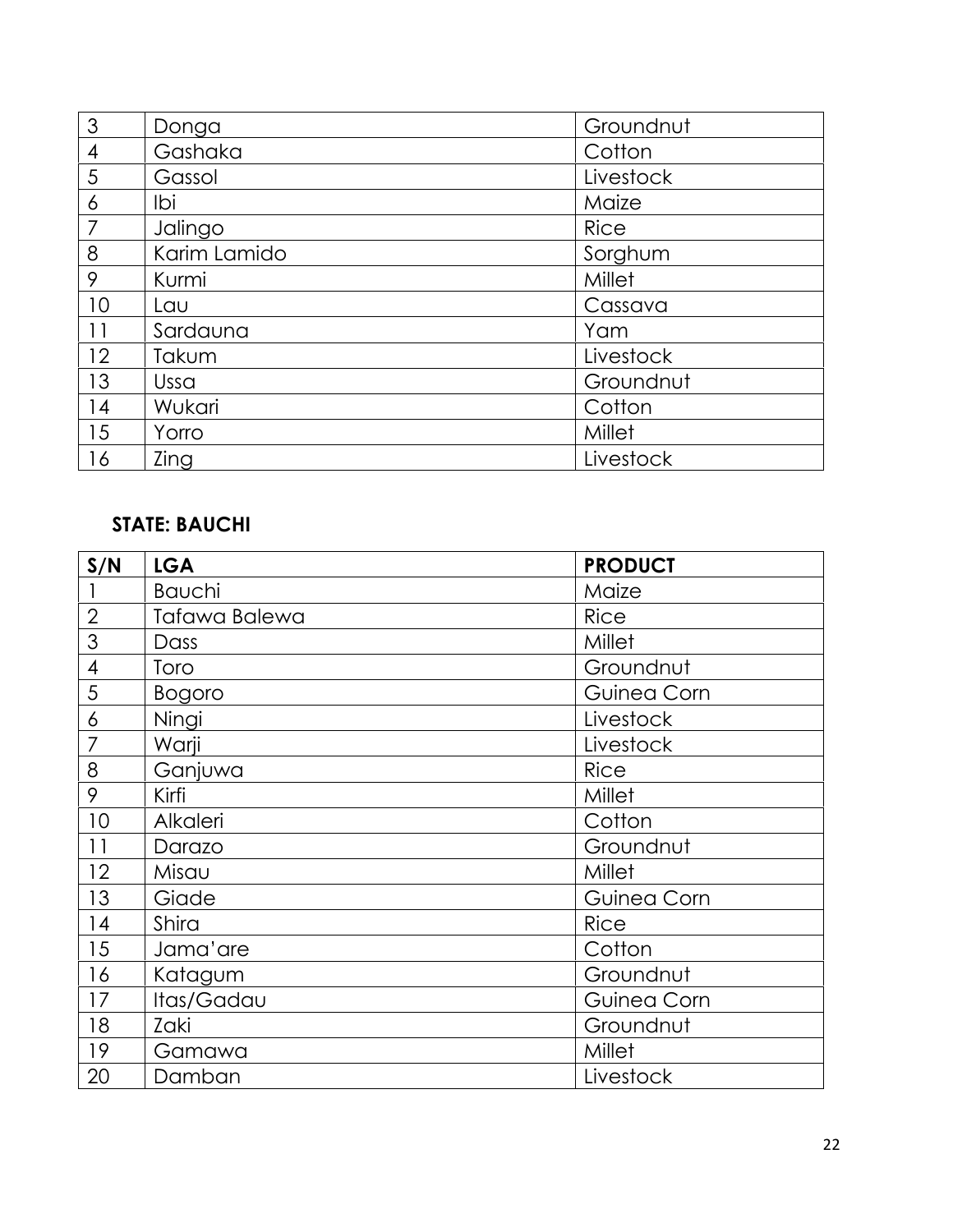## **STATE: SOKOTO**

| S/N            | <b>LGA</b>   | <b>PRODUCT</b>    |
|----------------|--------------|-------------------|
|                | Binji        | Millet            |
| $\overline{2}$ | Bidinga      | Guinea Corn       |
| 3              | Dange Shuni  | Maize             |
| $\overline{4}$ | Gada         | <b>Rice</b>       |
| 5              | Goronyo      | <b>Beans</b>      |
| 6              | Gudu         | Wheat             |
| 7              | Gwadabawa    | Cassava           |
| 8              | Illela       | Tomatoes          |
| 9              | Isa          | Groundnut         |
| 10             | Kebbe        | Cotton            |
| 11             | Kware        | Sugar Cane        |
| 12             | Rabah        | Livestock         |
| 13             | Sabon Birni  | Livestock         |
| 14             | Shagari      | Livestock         |
| 15             | Silame       | Fruits/Vegetables |
| 16             | Sokoto North | Livestock         |
| 17             | Sokoto South | Livestock         |
| 18             | Tambuwal     | Groundnut         |
| 19             | Tangaza      | Cassava           |
| 20             | Tureta       | <b>Rice</b>       |
| 21             | Wamako       | Maize             |
| 22             | Wurno        | Cassava           |
| 23             | Yabo         | Cotton            |

### **STATE: KEBBI**

| S/N            | <b>LGA</b>          | <b>PRODUCT</b> |
|----------------|---------------------|----------------|
|                | Aleiro              | Guinea Corn    |
| $\overline{2}$ | Arewa Dandi         | <b>Rice</b>    |
| 3              | Argungu             | Millet         |
| 4              | Augie               | Groundnut      |
| 5              | Bagudo              | Cotton         |
| 6              | <b>Birnin Kebbi</b> | Sorghum        |
| 7              | <b>Bunza</b>        | Guinea Corn    |
| 8              | Dandi               | Maize          |
| 9              | Fakai               | Maize          |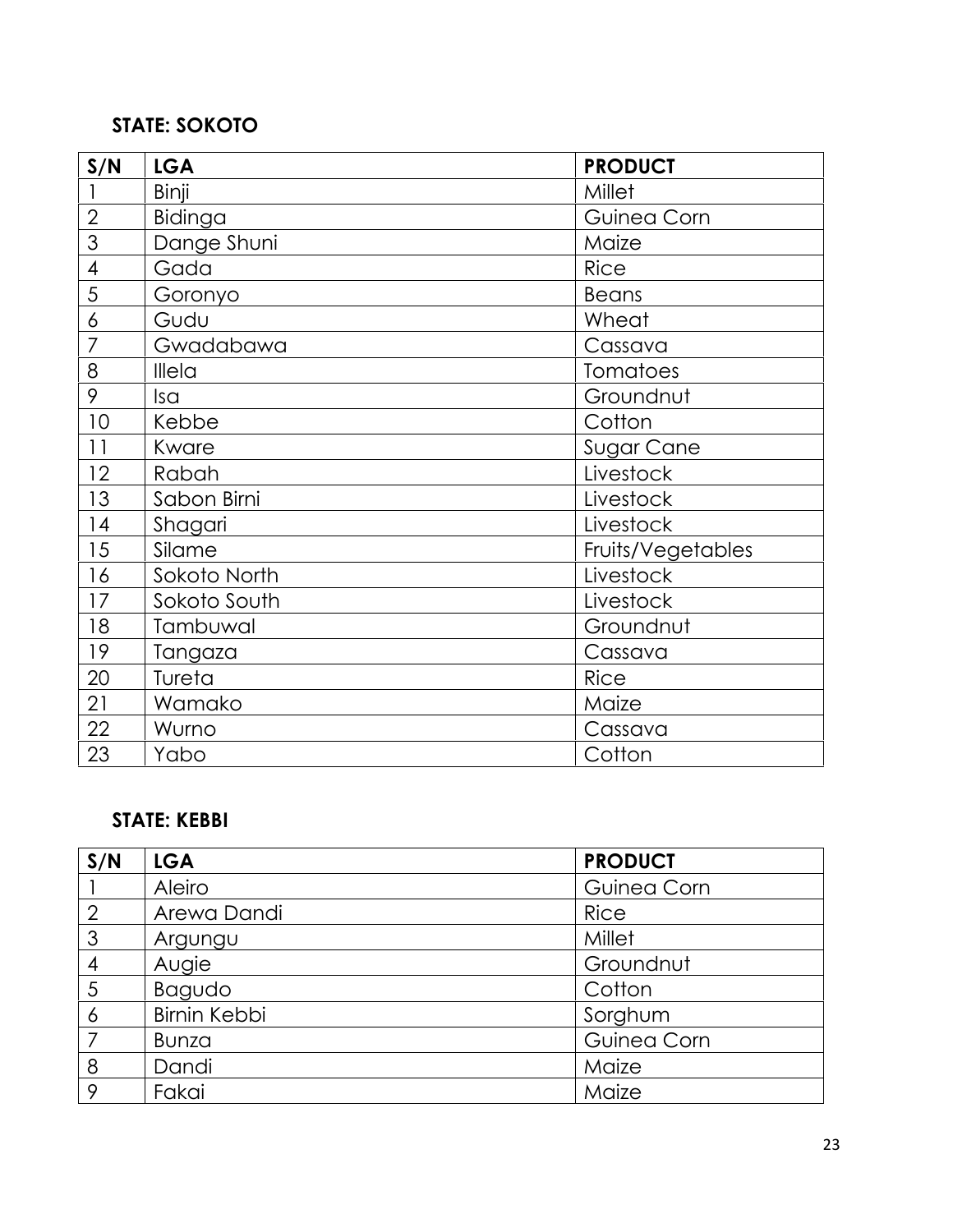| 10 | Gwandu       | Cotton      |
|----|--------------|-------------|
| 11 | Jega         | Groundnut   |
| 12 | Kalgo        | Millet      |
| 13 | Koko/Besse   | Guinea Corn |
| 14 | Maiyama      | Sorghum     |
| 15 | Ngaski       | Maize       |
| 16 | Sakaba       | Cotton      |
| 17 | Shanga       | Millet      |
| 18 | Suru         | Groundnut   |
| 19 | Wasagu/Danko | Cotton      |
| 20 | Yauri        | Mize        |
| 21 | Zuru         | Maize       |

#### **STATE: ZAMFARA**

| S/N            | <b>LGA</b>          | <b>PRODUCT</b> |
|----------------|---------------------|----------------|
|                | Anka                | Millet         |
| $\overline{2}$ | <b>Bakura</b>       | Guinea Corn    |
| 3              | Birnin Magaji/Kiyaw | Maize          |
| $\overline{4}$ | Bukkuyum            | <b>Rice</b>    |
| 5              | Bungudu             | Cotton         |
| 6              | Chafe               | Groundnut      |
| 7              | Gummi               | Tobacco        |
| 8              | Gusau               | <b>Beans</b>   |
| 9              | Kaura Namoda        | Millet         |
| 10             | Maradun             | <b>Rice</b>    |
| 11             | Maru                | Maize          |
| 12             | Shinkafi            | Groundnut      |
| 13             | Talata Mafara       | Cotton         |
| 14             | Zurmi               | Maize          |

## **STATE: FCT**

| S/N | <b>LGA</b>              | <b>PRODUCT</b> |
|-----|-------------------------|----------------|
|     | Abuja Municipal Council | Maize          |
|     | Gwagwalada              | Yam            |
| -2  | Kuje                    | Millet, Maize  |
| 4   | <b>Bwari</b>            | Rice, Sorghum  |
|     | Kwali                   | Cassava, Yam   |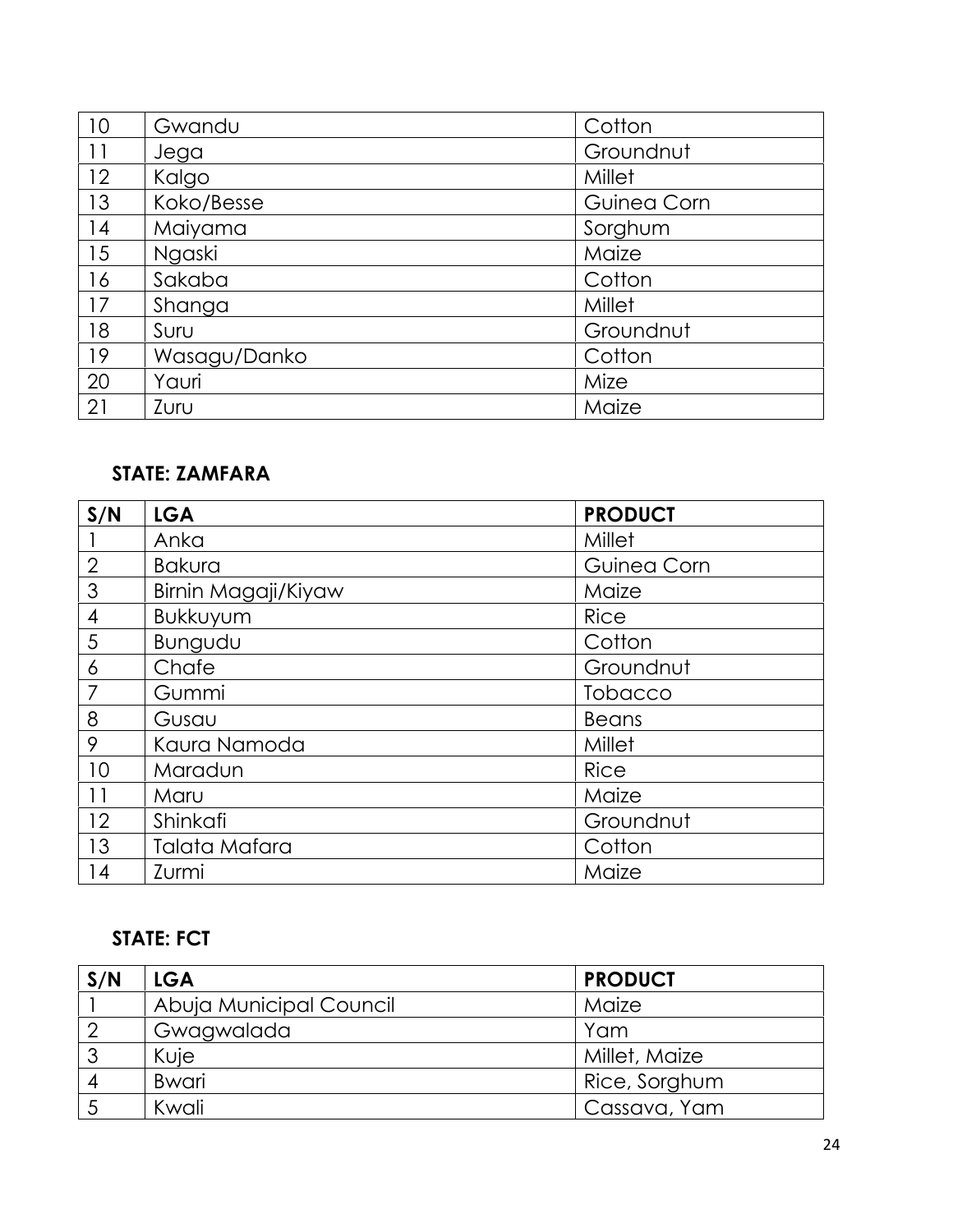| ∼ |  |  |  | $C_{\mathbf{z}}$<br>Contain Group<br>Grounanui |
|---|--|--|--|------------------------------------------------|
|---|--|--|--|------------------------------------------------|

### **STATE: JIGAWA**

| 6                    | Abaji                  | Plantain, Groundnut |
|----------------------|------------------------|---------------------|
|                      |                        |                     |
| <b>STATE: JIGAWA</b> |                        |                     |
| S/N                  | <b>LGA</b>             | <b>PRODUCT</b>      |
|                      | Auyo                   | Livestock           |
| $\overline{2}$       | <b>Babura</b>          | Maize               |
| $\overline{3}$       | Biriniwa               | Millet              |
| $\overline{4}$       | Birnin Kudu            | Guinea Corn         |
| 5                    | Buji                   | Cotton              |
| 6                    | Dutse                  | Groundnut           |
| $\overline{7}$       | Gagarawa               | Livestock           |
| $8\,$                | Garki                  | Groundnut           |
| 9                    | Gumel                  | Millet              |
| 10                   | Guri                   | Maize               |
| 11                   | Gwaram                 | Maize               |
| 12                   | Gwiwa                  | Livestock           |
| 13                   | Hadejia                | Maize               |
| 14                   | Jahun                  | Guinea Corn         |
| 15                   | Kafin Hausa            | Groundnut           |
| 16                   | Kaugama                | Groundnut           |
| 17                   | Kazaure                | Livestock           |
| 18                   | Kiri Kasama            | Cotton              |
| 19                   | Kiyawa                 | Maize               |
| 20                   | Maigatari              | Maize               |
| 21                   | Malam Madori           | Livestock           |
| 22                   | Miga                   | Groundnut           |
| 23                   | Ringim                 | Maize               |
| 24                   | Roni                   | Livestock           |
| 25                   | Sule Tankarkar         | Cotton              |
| 26                   | Taura                  | Maize               |
| 27                   | Yankwashi              | Guinea Corn         |
|                      |                        |                     |
|                      | <b>STATE: NASARAWA</b> |                     |
|                      |                        |                     |
| S/N                  | <b>LGA</b>             | <b>PRODUCT</b>      |
|                      | Karu                   | Cassava             |
| $\overline{2}$       | Keffi                  | Yam                 |
| 3                    | Kokona                 | <b>Rice</b>         |

## **STATE: NASARAWA**

| S/N    | <b>LGA</b> | <b>PRODUCT</b> |
|--------|------------|----------------|
|        | Karu       | Cassava        |
| C      | Keffi      | Yam            |
| $\sim$ | Kokona     | Rice           |